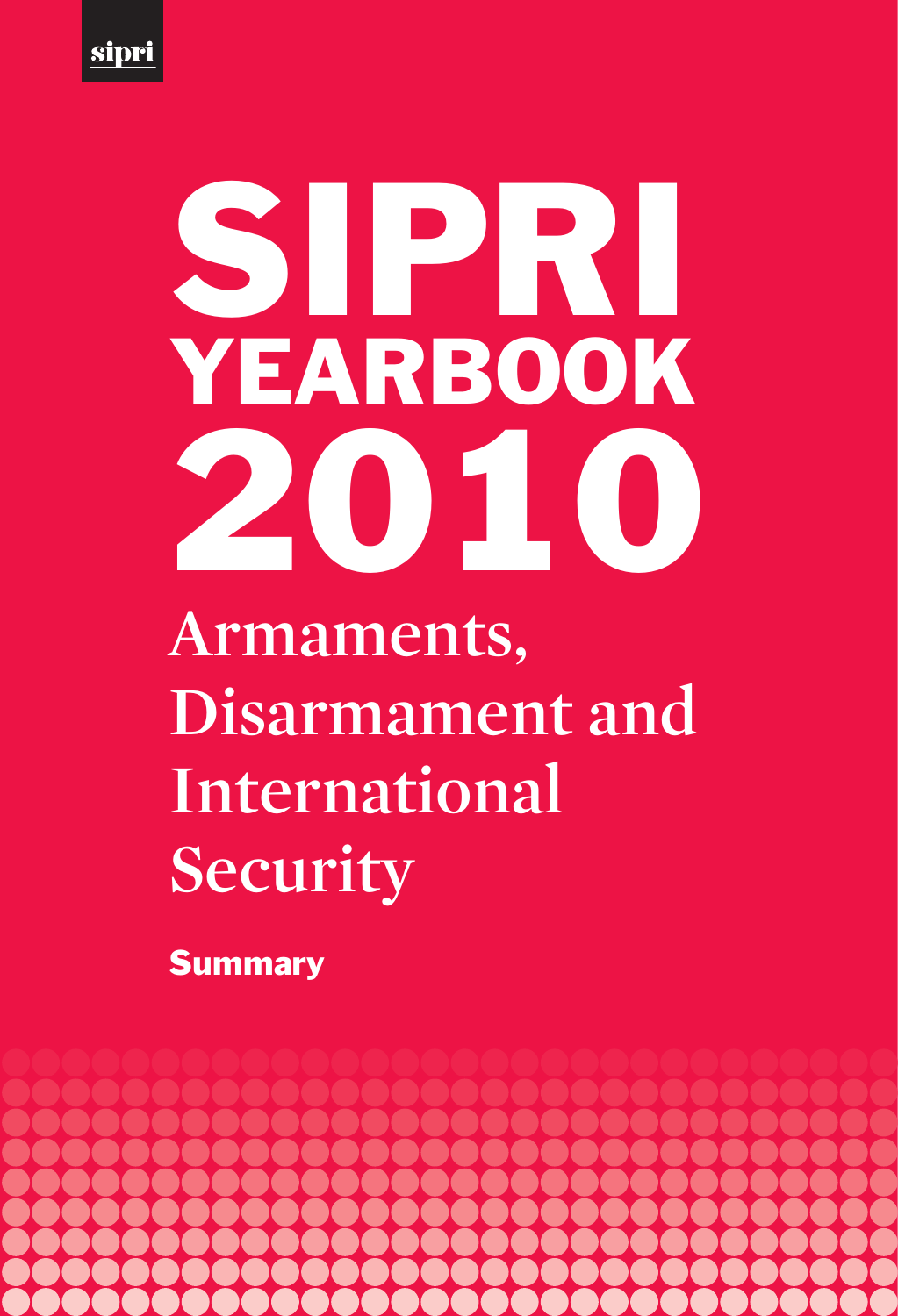## STOCKHOLM INTERNATIONAL PEACE RESEARCH INSTITUTE

SIPRI is an independent international institute dedicated to research into conflict, armaments, arms control and disarmament. Established in 1966, SIPRI provides data, analysis and recommendations, based on open sources, to policymakers, researchers, media and the interested public.

## GOVERNING BOARD

Ambassador Rolf Ekéus, Chairman (Sweden) Dr Dewi Fortuna Anwar (Indonesia) Dr Alexei G. Arbatov (Russia) Ambassador Lakhdar Brahimi (Algeria) Jayantha Dhanapala (Sri Lanka) Dr Nabil Elaraby (Egypt) Ambassador Wolfgang Ischinger (Germany) Professor Mary Kaldor (United Kingdom) The Director

## DIRECTOR

Dr Bates Gill (United States)



#### **STOCKHOLM INTERNATIONAL PEACE RESEARCH INSTITUTE**

Signalistgatan 9 SE-169 70 Solna, Sweden Telephone: +46 8 655 97 00 Fax: +46 8 655 97 33 Email: sipri@sipri.org Internet: www.sipri.org © SIPRI 2010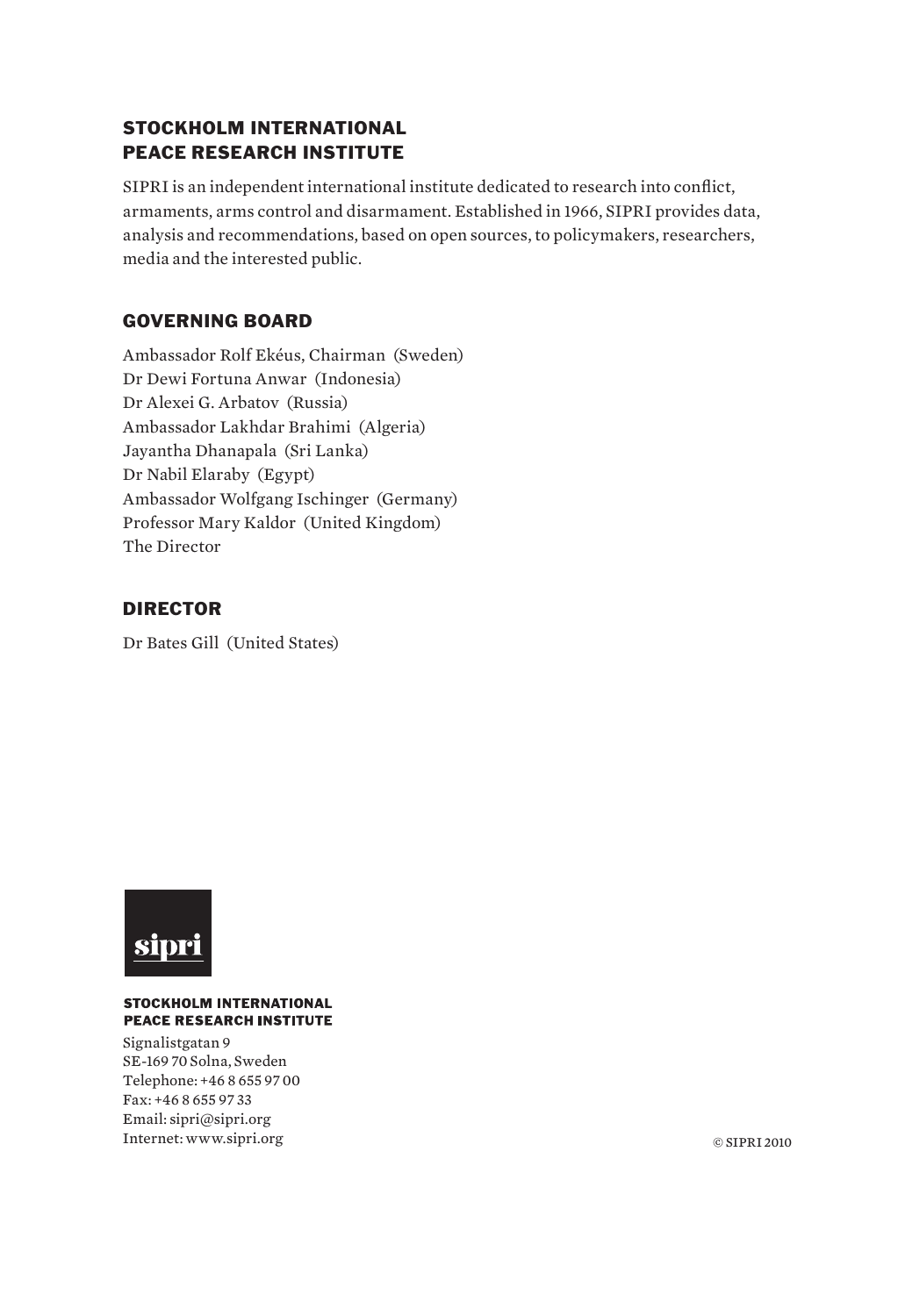## THE SIPRI YEARBOOK

The SIPRI Yearbook was first published in 1969 and is now in its 41st edition. *SIPRI Yearbook 2010* presents a combination of original data in areas such as world military expenditure, international arms transfers, arms production, nuclear forces, major armed conflicts and multilateral peace operations with state-of-the-art analysis of important aspects of arms control, peace and international security. The Yearbook is written by both SIPRI researchers and invited outside experts.

This booklet summarizes the contents of *SIPRI Yearbook 2010* and gives samples of the data and information in its appendices and annexes.

## **CONTENTS**

| Introduction. International security, armaments and disarmament in 2010               | 2  |
|---------------------------------------------------------------------------------------|----|
| 1. A world without nuclear weapons: fantasy or necessity?                             | 3  |
| Part I. Security and conflicts, 2009                                                  |    |
| 2. Armed conflict, crime and criminal violence                                        | 4  |
| 3. Civilian roles in peace operations                                                 | 6  |
| 4. Euro-Atlantic security and institutions: rebalancing in the midst of global change | 8  |
| Part II. Military spending and armaments, 2009                                        |    |
| 5. Military expenditure                                                               | 10 |
| 6. Arms production                                                                    | 12 |
| 7. International arms transfers                                                       | 14 |
| 8. World nuclear forces                                                               | 16 |
| Part III. Non-proliferation, arms control and disarmament, 2009                       |    |
| 9. Nuclear arms control and non-proliferation                                         | 17 |
| 10. Reducing security threats from chemical and biological materials                  | 18 |
| 11. Conventional arms control                                                         | 19 |
| 12. Controls on security-related international transfers                              | 20 |
| Annexes                                                                               | 22 |

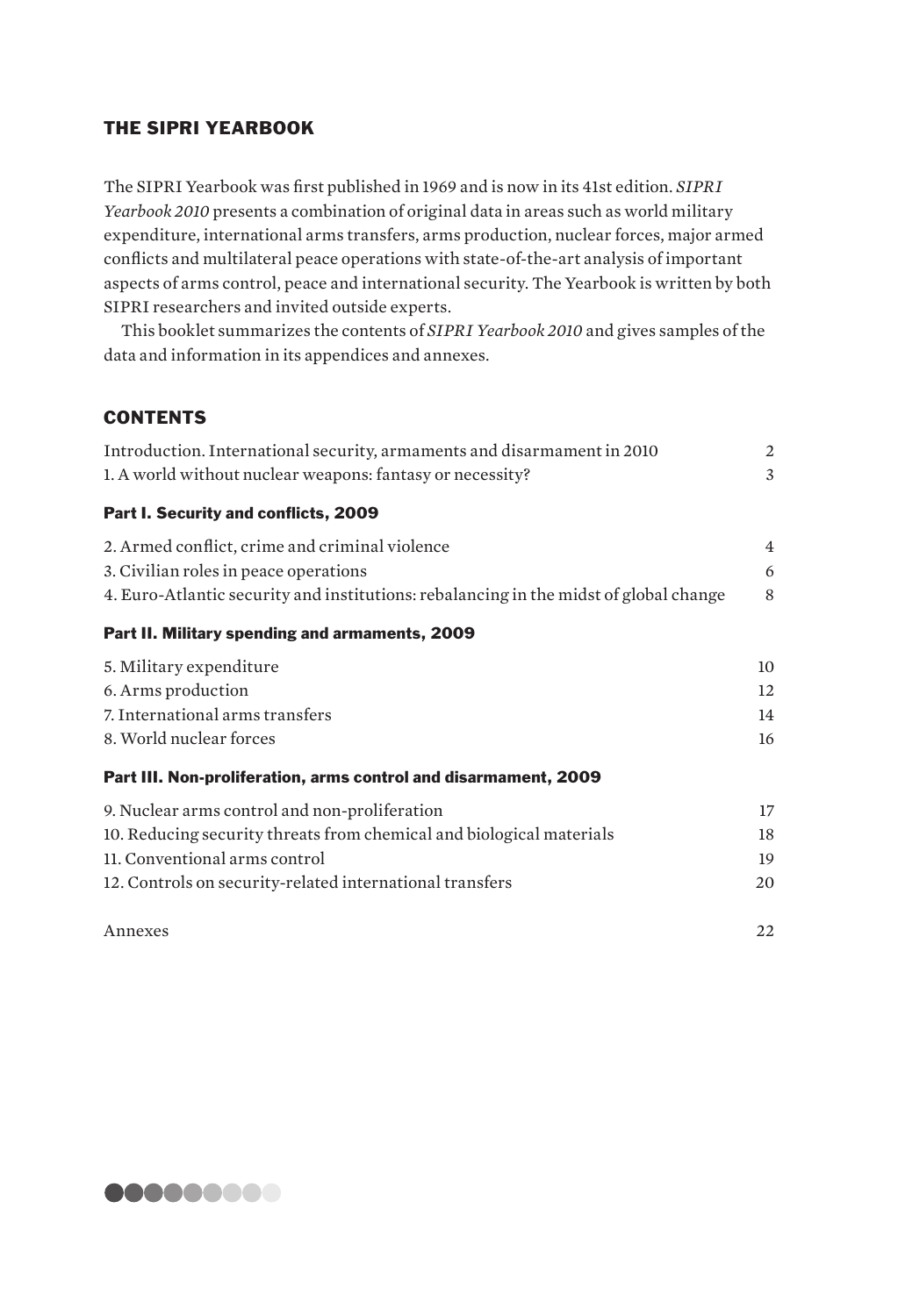## INTRODUCTION. INTERNATIONAL SECURITY, ARMAMENTS AND DISARMAMENT IN 2010

# **bates gill bates**  $\mathbf{g}$

As the analyses in *SIPRI Yearbook 2010* suggest, 2009 began hopefully for many with the advent of a new administration in the United States. In addition, some positive momentum was generated around the goals of arms control, disarmament and non-proliferation, resulting in important declarations and concrete actions in support of those goals. However, 2009 also showed just how difficult it is to make continued progress in meeting the many challenges that the world faces today.

The financial crisis and economic recession that affected most of the globe appeared to have little effect on levels of military expenditure, arms production or arms transfers. However, the crisis probably did undermine the willingness and ability of major governments and multilateral institutions to invest other, non-military resources to address the challenges and instabilities that threaten societies and individuals around the world.

The contributions to *SIPRI Yearbook 2010* describe a world at a critical turning point. On questions of international security, the world faces continuing changes in the nature of armed conflict and instability towards greater diffusion of the means and actors involved in violence. Civilian contributions to peace operations are needed, but the international community continues to struggle with

how to provide them. Meanwhile, the Euro-Atlantic security partnership also struggles to define new roles and relationships consistent with the threat environment for the coming decades. Many of these challenges are amply demonstrated in the ongoing difficulties in stabilizing Afghanistan.

Continued upward growth in military spending, arms production and arms transfers will depend on how the global financial situation changes, as well as on developments in the conflicts in Afghanistan and Iraq. The year 2010 will be important for disarmament and non-proliferation as well, with the world watching for progress in bilateral disarmament between Russia and the USA. The world will also look for progress on disarmament and tightened controls against would-be proliferators in the context of a successful Non-Proliferation Treaty Review Conference. The Conference on Disarmament in Geneva will need to begin substantive negotiations as called for in the draft programme of work adopted in 2009, such as on a fissile material cut-off treaty. New proliferation challenges in the area of dual-use technologies also require the international community to develop more effective mechanisms to prevent their misuse.

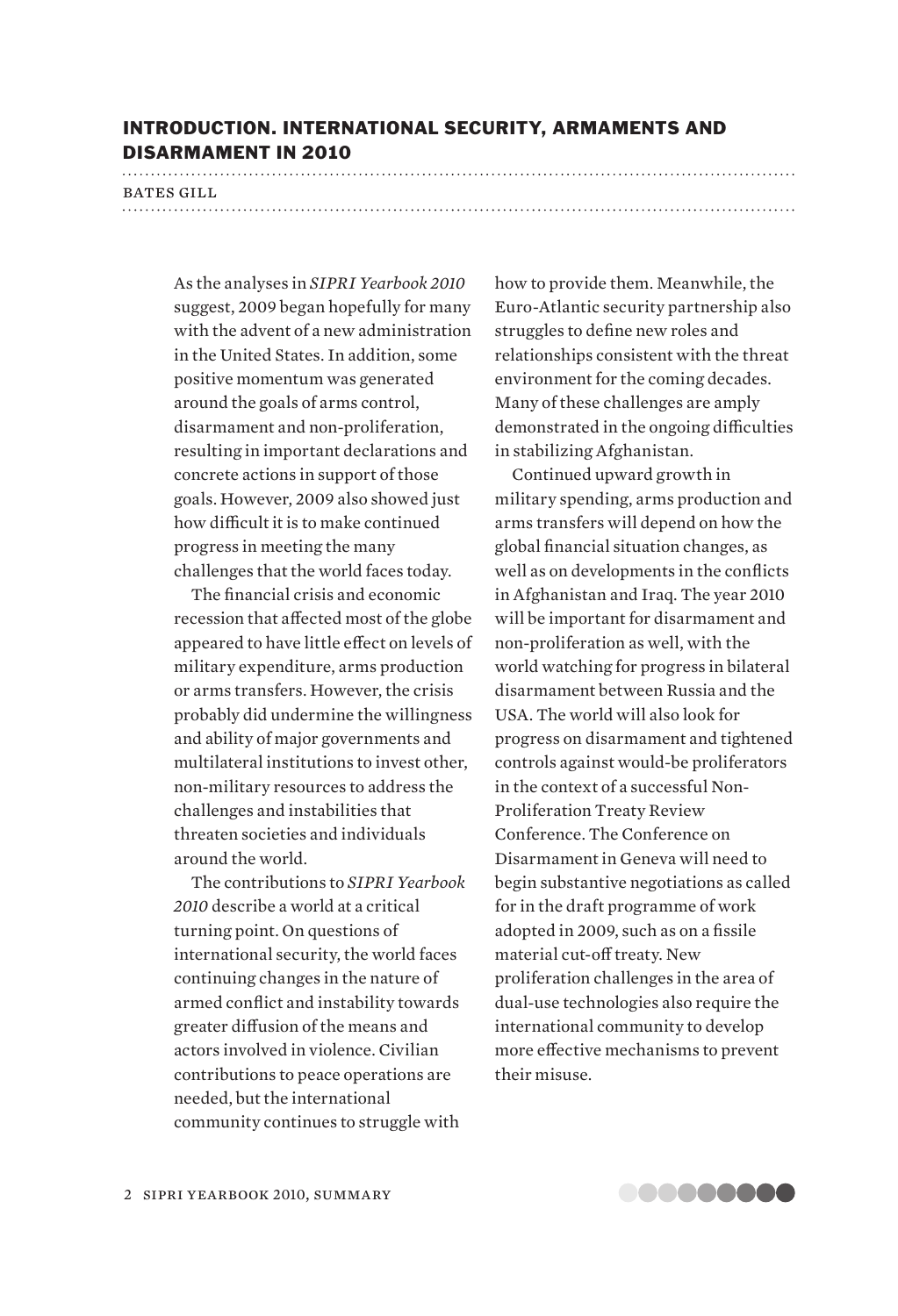#### 1. A WORLD WITHOUT NUCLEAR WEAPONS: FANTASY OR NECESSITY?

At Reykjavik, in October 1986, Mikhail Gorbachev and Ronald Reagan endorsed the idea of eliminating all nuclear weapons. The idea lay fallow until the publication of two articles by George Shultz, Henry Kissinger, William Perry and Sam Nunn in January 2007 and January 2008. They argued that the world was at a dangerous tipping point and that the response to the growing nuclear threat required a sustained step-by-step programme and a serious commitment to a world without nuclear weapons.

Russia and the United States have now agreed to reduce their nuclear arsenals by concluding a New START Treaty. This could open the door to deeper Russian–US reductions. Many analyses have investigated this, including models ranging from 1000 warheads to zero. Verification is a major issue, but less formidable than many think. Russia and the USA have had years of experience in verifying numbers of operationally deployed nuclear warheads. In fact, the task of verification may become easier as progress towards zero is achieved.

Unless there is a broadly shared international commitment to the goal of a nuclear-free world, however, the momentum necessary to sustain further Russian–US negotiations will be lost. An array of actions is available to nuclear-armed states. Many of these

could be pursued without delay, including an agreement to cease the production of fissile material for weapons.

Nuclear deterrence will not disappear even if nuclear weapons are eliminated. It will exist in the form of functioning nuclear laboratories and some capacity to produce nuclear weapons, if needed, over a period of time. Agreements to regulate this will be necessary. A world free of nuclear weapons means that the use of nuclear weapons would not be easily available even to those who have the proven capacity to build them.

Politically, a higher degree of cooperation among the permanent members of the United Nations Security Council would surely be necessary. Although governance issues tend to focus on the Security Council, much of the process of eliminating nuclear weapons will be based on regional arrangements, particularly in the Middle East, South Asia and North East Asia.

The obstacles to ending the nuclear threat are more political than technical or military. No law of nature stands in the way.

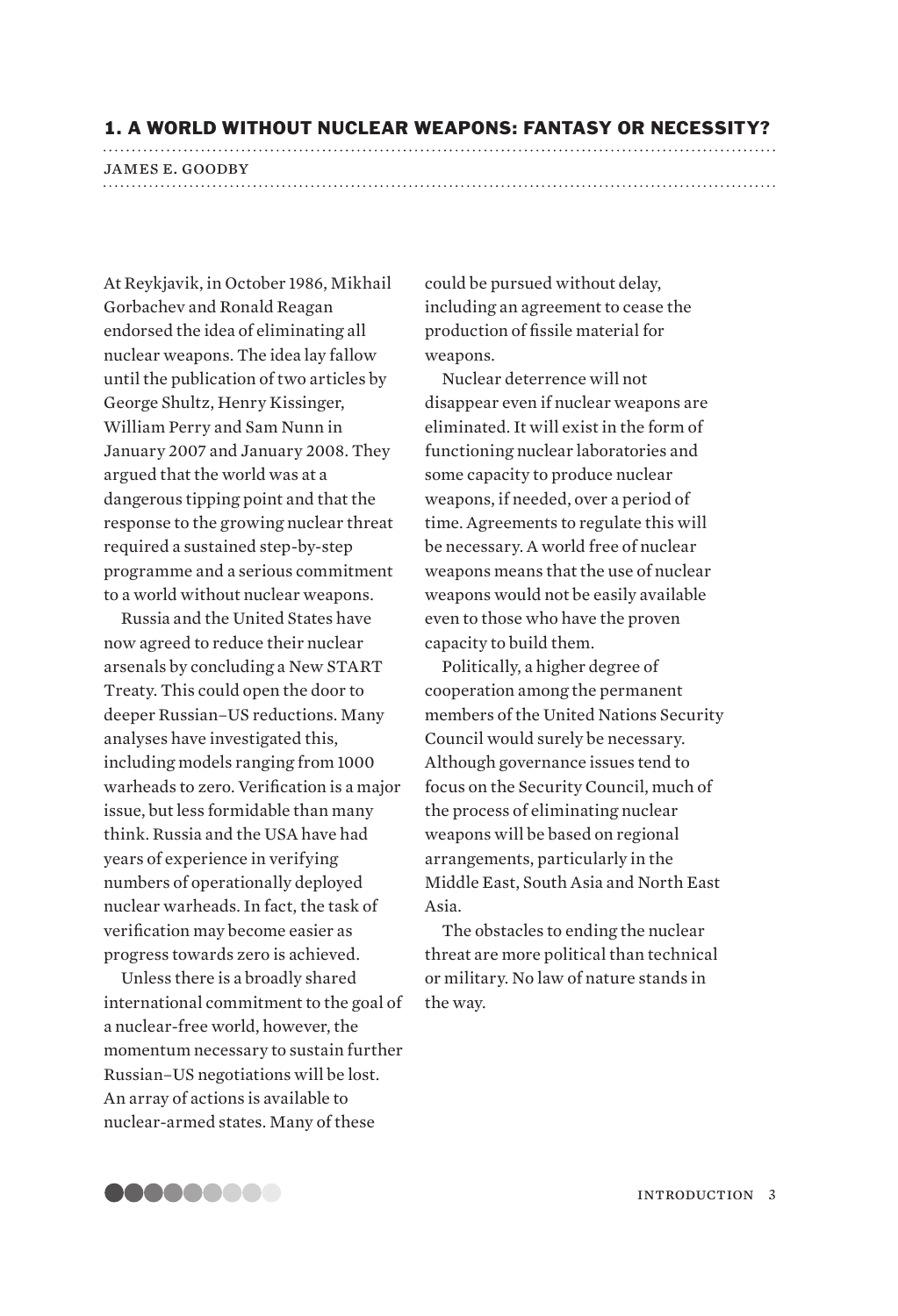## 2. ARMED CONFLICT, CRIME AND CRIMINAL VIOLENCE

ekaterina stepanova

#### MAJOR ARMED CONFLICTS, 2009

**In 2009, 17 major armed conflicts were active in 16 locations around the world.**

|             | <b>Conflict location</b>         |  |
|-------------|----------------------------------|--|
| Africa      | Rwanda* $\pm$                    |  |
|             | <b>Somalia</b>                   |  |
|             | Sudanl                           |  |
|             | Uganda* $\dagger$                |  |
| Americas    | Colombiat                        |  |
|             | Perul                            |  |
|             | $USA*$ ^                         |  |
| Asia        | <b>Afghanistan</b>               |  |
|             | India (Kashmir)↓                 |  |
|             | <b>Myanmar</b> (Karen State)     |  |
|             | Pakistan↑                        |  |
|             | <b>Philippines</b>               |  |
|             | Philippines (Mindanao)           |  |
|             | Sri Lanka ('Tamil Eelam')        |  |
| Middle East | $Iraq \downarrow$                |  |
|             | Israel (Palestinian territories) |  |
|             | Turkey (Kurdistan)*              |  |

**Where a conflict is over territory, the disputed territory appears in parentheses after the country name. All other conflicts are over government.**

**\* Fighting in these conflicts also took place in other locations.** 

- - **Increase in battle-related deaths from 2008.**
- **Decrease in battle-related deaths from 2008.**
- **‡ Conflict inactive or not defined as 'major' in 2008.**

**Only 6 of the major armed conflicts in 2009 were over territory, with 11 being fought over government. Indeed, conflicts over government outnumbered those over territory in 9 of the 10 years 2000–2009.**

**For the sixth year running, no major interstate conflict was active in 2009.** 

Criminal groups and profit-driven motives account for a substantial proportion of violence in many areas of armed conflict. Growing reliance by armed non-state actors on shadow economic activity contributes to the erosion of boundaries between political and criminal violence. Traditional distinctions between politico-military groups contesting control over territory or government and criminal actors prioritizing illicit profit become less relevant in conflict areas, especially in dysfunctional or failed states. In a complex web of fragmented violence, militias and other local powerbrokers fight for control of power and resources and exploit opportunities offered by insecurity and war economy.

On a global level, criminal violence is far more widespread than organized political violence. Decline in numbers of armed conflicts since the early 1990s has not been matched by a global decline in homicide rates. While overall global crime levels increase slowly, 2009 saw a notable rise in some types of transnational crime, including in armed conflict.

As demonstrated by the rising piracy based in Somalia, high-profile criminal business in some conflict settings may have even broader transnational implications and resonance than the conflict itself. The case of Afghanistan shows the multifunctional role that the

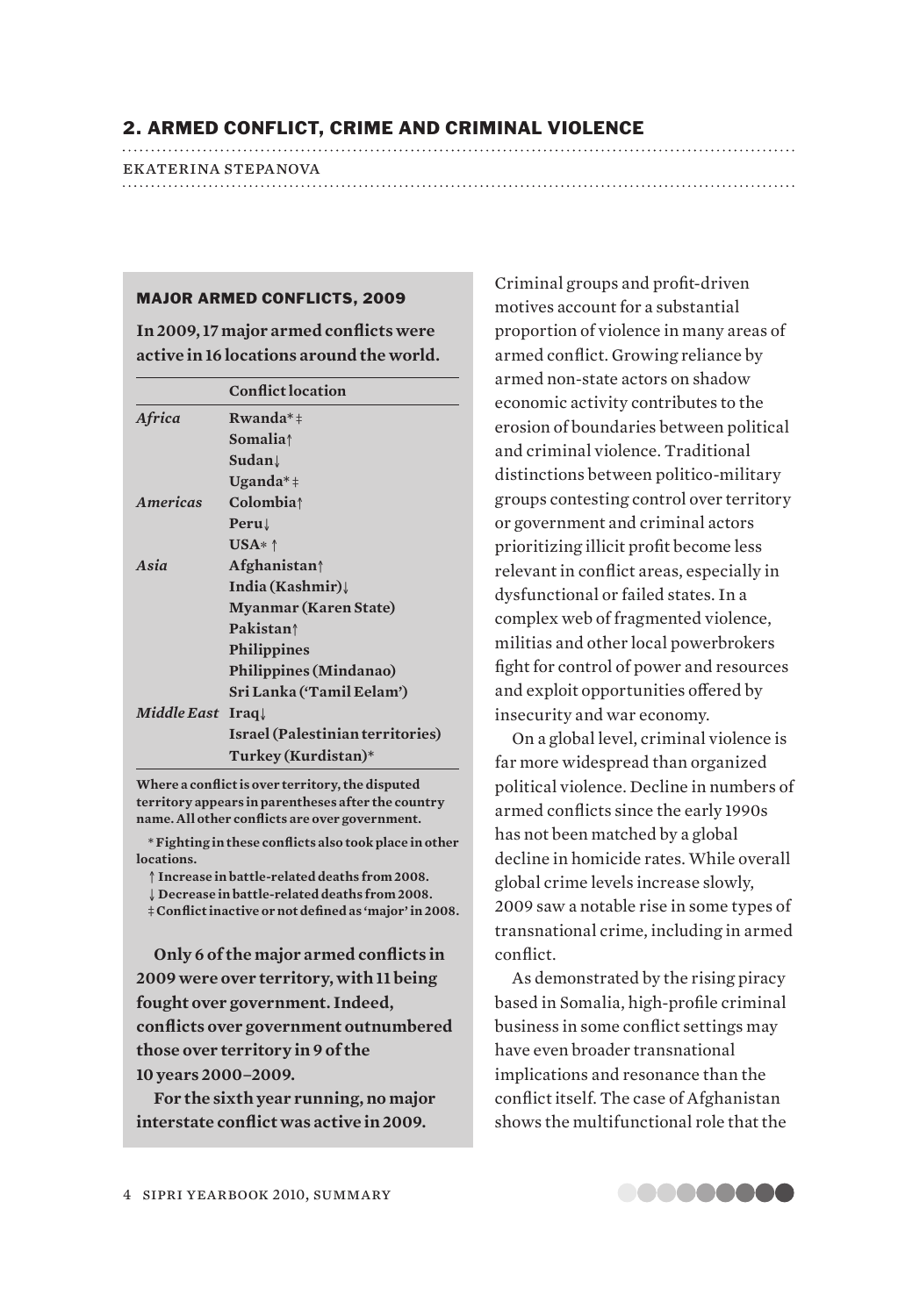deeply embedded opium economy plays in conflict and post-conflict environments: not only financing armed opposition groups, but yielding profits to most major local politico-military actors, including those loyal to the government, alongside criminal trafficking networks. In such conflict areas, organized crime and the shadow economy can only be effectively addressed once the state has already regained some basic elements of functionality, such as the ability to provide minimal law and order. This explains why the fight against organized, especially transnational, crime should not be divorced from conflict resolution efforts. Finding political solutions to conflicts should take priority as the main precondition for rebuilding or extending functional state capacity that is essential for effectively tackling organized crime.

The case of drug trafficking-related violence in Mexico shows that, even in the absence of conflict over government or territory, large-scale campaigns of criminal violence can pose as great a threat to human security as armed conflict. Such campaigns of criminal violence, often accompanied by intense anti-criminal violence by the state, deserve a category of their own in crime and conflict analysis. More generally, the study of organized crime and criminal violence should be more actively integrated into the broader analysis of collective organized armed violence in and beyond conflict areas.

**Over the decade 2000–2009, only 3 of the total of 30 major armed conflicts have been interstate.** 

*Major armed conflicts, 2000–2009*



## THE GLOBAL PEACE INDEX 2010

**The Global Peace Index (GPI) seeks to determine what cultural attributes and institutions are associated with states of peace. It ranks 149 countries by their relative states of peace using 23 indicators.**

| Rank           | Country        | Score |
|----------------|----------------|-------|
| 1              | New Zealand    | 1.188 |
| $\overline{2}$ | <b>Iceland</b> | 1.212 |
| 3              | Japan          | 1.247 |
| $\overline{4}$ | Austria        | 1.290 |
| 5              | <b>Norway</b>  | 1.322 |
| 145            | Pakistan       | 3.050 |
| 146            | Sudan          | 3.125 |
| 147            | Afghanistan    | 3.252 |
| 148            | Somalia        | 3.390 |
| 149            | Iraq           | 3.406 |

**Small, stable and democratic countries are consistently ranked highly. Island states also generally fare well.**

**These facts and data are taken from appendix 2A, 'Patterns of major armed conflicts, 2000–2009', by Lotta Harbom and Peter Wallensteen, Uppsala Conflict Data Program (UCDP), based on the UCDP Database, <http://www.ucdp.uu.se/database/>, and appendix 2B, 'The Global Peace Index 2010', by Tim Macintyre and Camilla Schippa, Institute for Economics and Peace.**

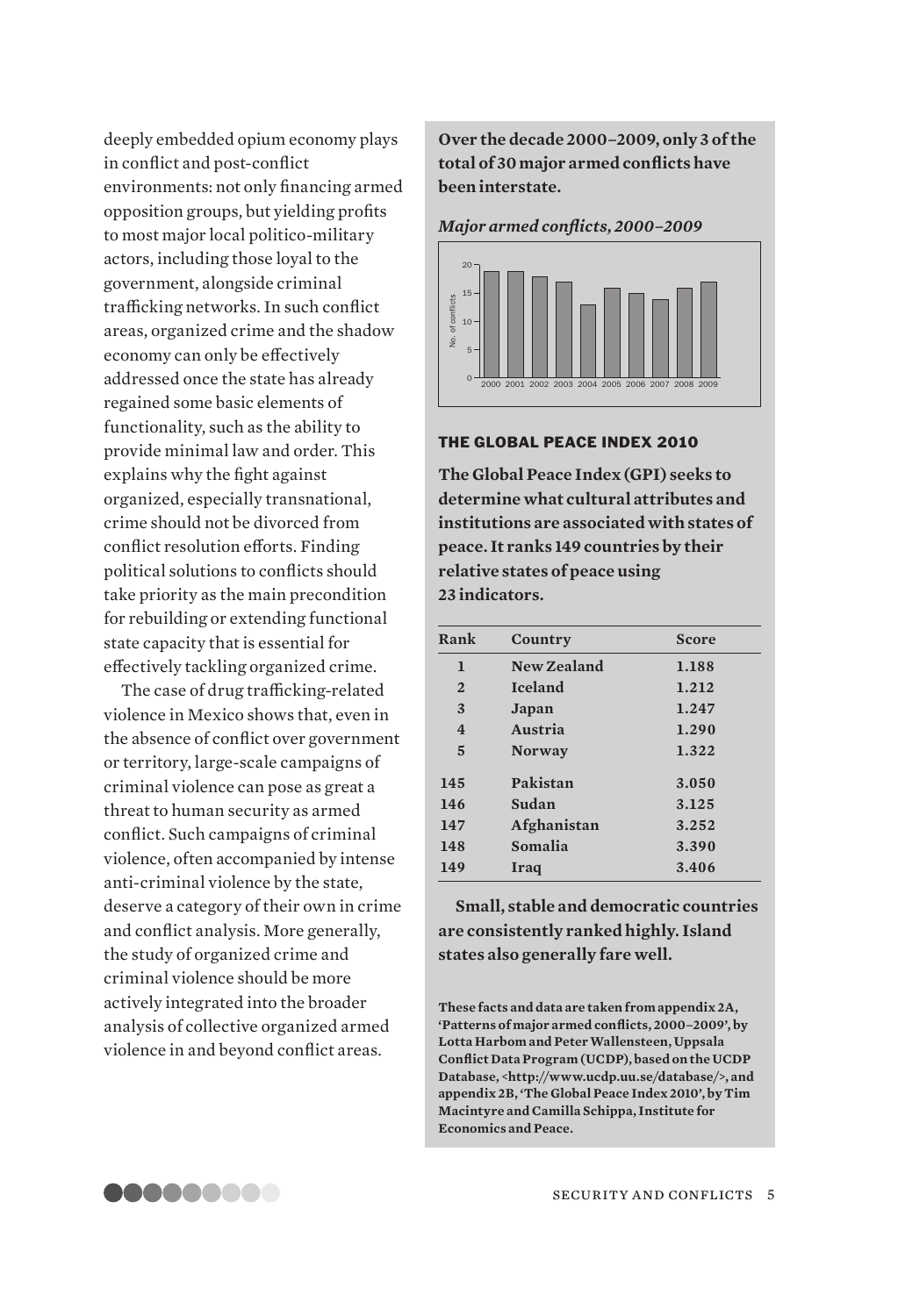## 3. CIVILIAN ROLES IN PEACE OPERATIONS

sharon wiharta and stephanie blair

#### PEACE OPERATIONS, 2009

**In 2009, 54 multilateral peace operations were conducted in 34 different locations The annual total of active peace operations fell in 2009, having risen steadily from 2002 to 2008.** 



*Number of peace operations, 2000–2009*

#### *Peace operations, by region, 2009*

|                    | No. of<br>operations | Total personnel<br>deployed |
|--------------------|----------------------|-----------------------------|
| Africa             | 16                   | 85562                       |
| Americas           | $\overline{2}$       | 9571                        |
| Asia               | 9                    | 88270                       |
| <b>Europe</b>      | 17                   | 19750                       |
| <b>Middle East</b> | 10                   | 16125                       |
| <b>Total</b>       | 54                   | 219278                      |

**The number of personnel deployed to peace operations increased by 16 per cent over 2008 to reach 219 278 by the end of 2009, 89 per cent of whom were military personnel and 11 per cent civilian staff. With no new operations in 2009, the increase in the number of personnel** 

Civilian personnel play an ever more central role in multidimensional and integrated peacekeeping and peacebuilding operations, which often integrate political, humanitarian, development and military activities to assist the host country's transition from conflict to sustainable peace. As mission mandates have grown increasingly complex, the requirement for qualified civilian expertise has grown apace. The number of civilian tasks mandated in United Nations Security Council resolutions for UN peace operations and the number of civilian missions undertaken by regional organizations have increased dramatically in the past five years. These increases are coupled with a near doubling of the number of civilians assigned to global multilateral peace operations: they currently exceed 6500.

On the 10th anniversary of the seminal Brahimi report, which highlighted for the first time the centrality of the civilian contribution to the effectiveness of UN peace operations and called for a strengthened UN capacity in this area, 2009 was marked by sustained attention to the civilian dimension. Although that dimension has been strengthened by a range of recent institutional innovations (both at the multilateral and national level) to overcome the deployment challenges

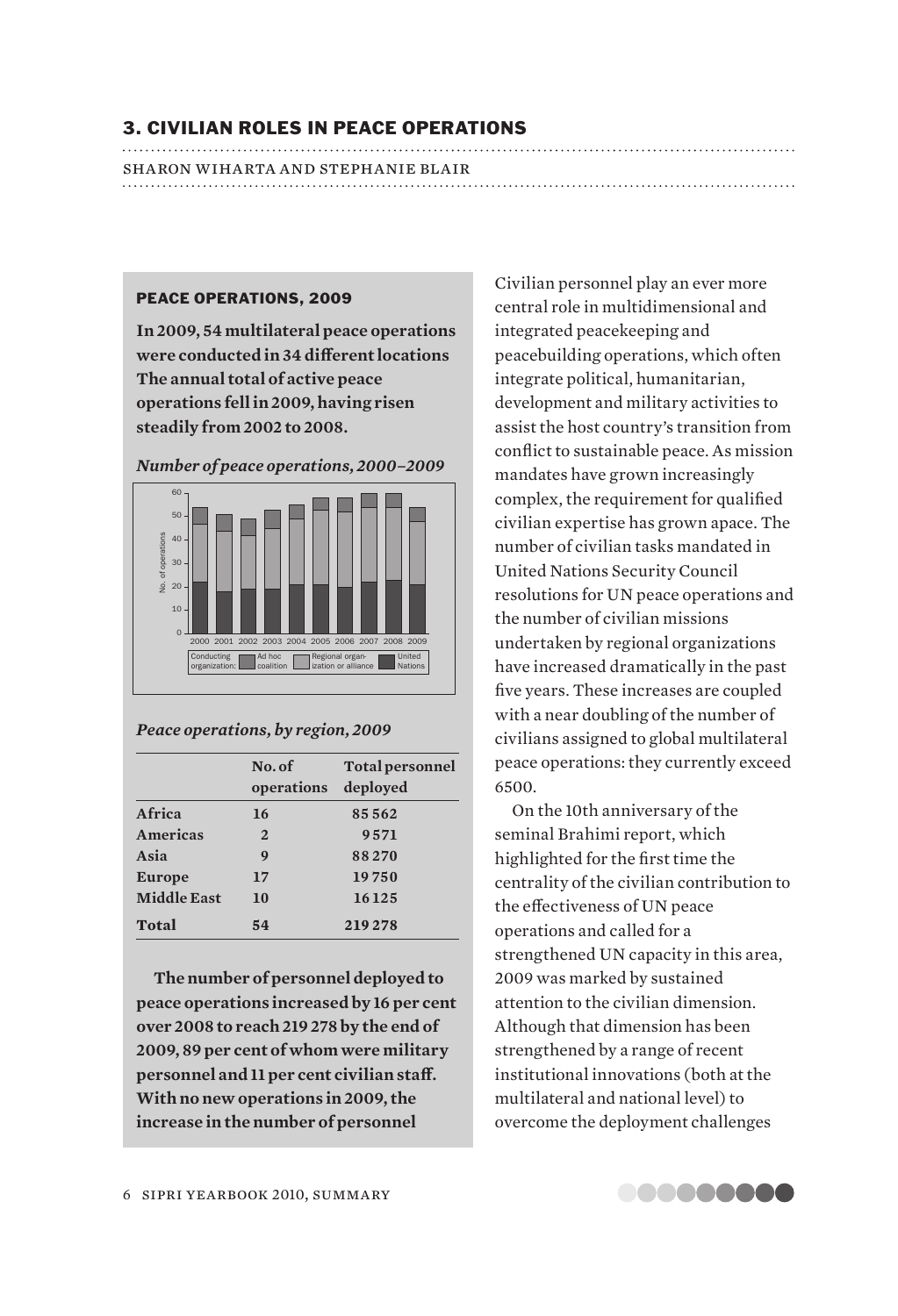that have plagued past missions, these nascent structures are still neither appropriately configured nor provided with adequate resources. More critically, there is a lack of a common understanding of the civilian role—who are the civilian experts and what is their role? In addition, these institutional fixes may not translate into concrete or workable solutions in the field. The UN Mission in Sudan (UNMIS) illustrates the operational challenges in filling and sustaining the civilian component of peace operations and how the lack of conceptual clarity can affect the mission's overall efficacy.

Enhancing the civilian dimension is thus a broader agenda and goes beyond expeditiously deploying the right experts in the numbers necessary. It requires revisiting the broader architecture and examining the linkages between interrelated factors, such as financing peace operations and recruitment. It also necessitates critical analysis of the purpose and objectives of each civilian function in order to avoid duplication of tasks within the mission.

**deployed was due to troop reinforcement for existing operations, most significantly for the International Security Assistance Force (ISAF) in Afghanistan. ISAF was nearly four times larger than the next largest operation, and the number of ISAF troops (84 146) exceeded the total number deployed to the 12 UN peace operations with troops (83 089).**

## *Personnel deployed to peace operations, 2000–2009*



## *Civilians deployed to peace operations, 2000–2009*



**These facts and data are taken from chapter 3 and appendix 3A, 'Multilateral peace operations, 2009', by Kirsten Soder and Krister Karlsson, and are based on the SIPRI Multilateral Peace Operations Database, <http://www.sipri.org/databases/pko/>.**

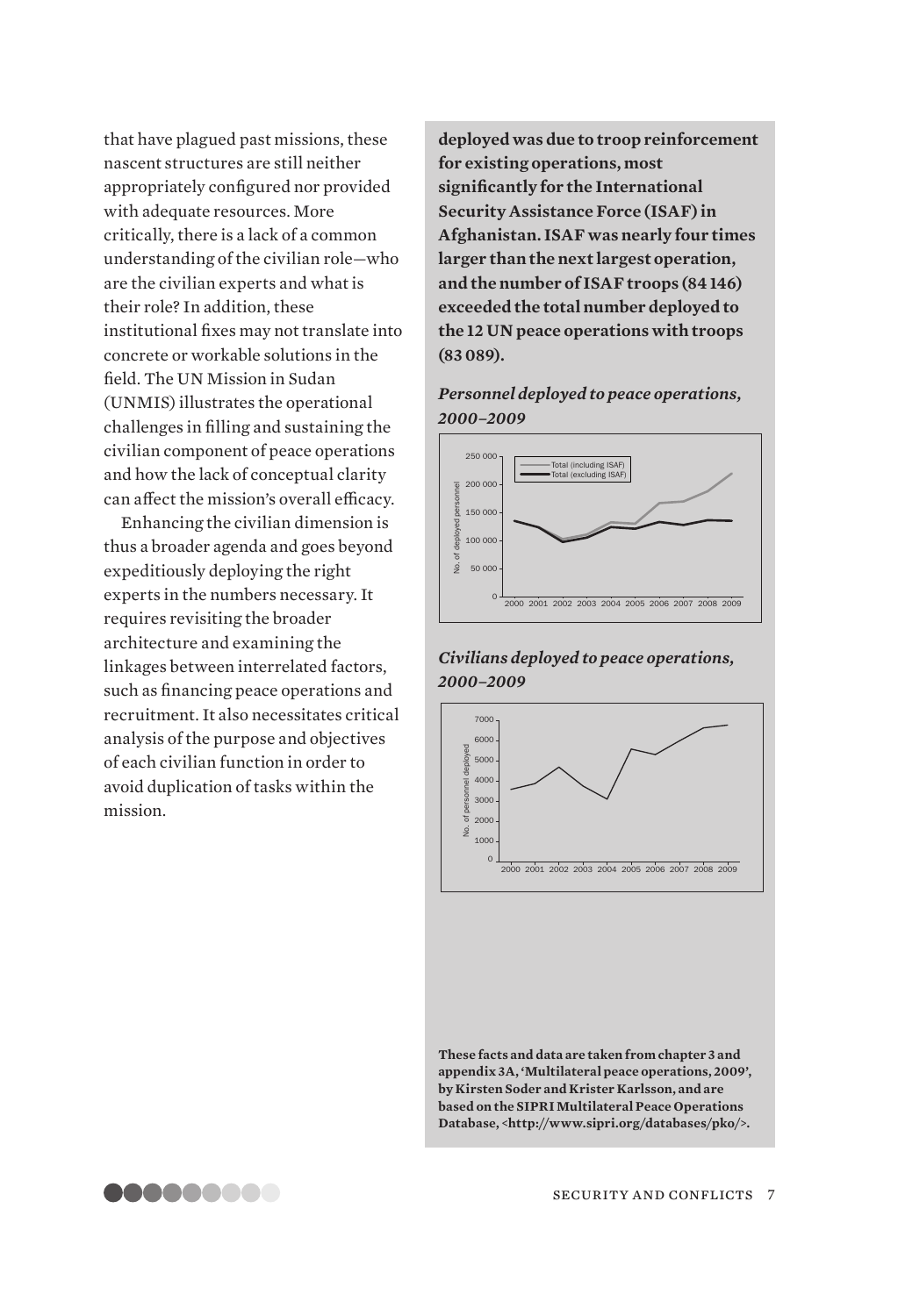## 4. EURO-ATLANTIC SECURITY AND INSTITUTIONS: REBALANCING IN THE MIDST OF GLOBAL CHANGE

# alyson j. k. bailes and andrew cottey

In 2009 the chief institutions of the Euro-Atlantic space—the North Atlantic Treaty Organization (NATO), the European Union (EU) and the Organization for Security and Co-operation in Europe (OSCE) celebrated several anniversaries but had no cause for euphoria. In face of setbacks in Afghanistan and Iraq, the 2008 Georgia conflict, and a global economic crisis, each institution had to rethink its strategies and even its *raison d'être*.

NATO in its 60th anniversary year faced continued obstacles, both military and political, to success in Afghanistan, with more voices questioning the realism of its aims. NATO–Russia relations improved as NATO echoed President Barack Obama's attempt at a 're-set' and resiled from early eastward enlargement. Obama's revised missile defence plans were also less provocative to Russia, yet the overall relationship remained fragile. NATO began a debate on revising its Strategic Concept, which will raise difficult and divisive issues about NATO's underlying guarantees, its nuclear doctrines and its newer security tasks.

The EU proceeded cautiously with enlargement plans in the Western Balkans and sought to reinvigorate its Neighbourhood Policy towards the former Soviet Union. The year 2009 marked the 10th anniversary of the Common Security and Defence Policy (CSDP), but little progress could be noted on harmonizing member states' defence spending or force structures. CDSP missions have filled useful niches but remain a minor aspect of the EU's overall security impact. The Lisbon Treaty entered into force in December, creating new political leadership posts in Brussels albeit first filled by littleknown candidates. It creates new openings for EU 'solidarity' operations to help members in non-warlike crises, but national choices will determine how far these are explored.

Russia published in November 2009 a full draft of the European security treaty it proposed in 2008. The treaty is seen by many in the West as aiming to freeze strategic frontiers while downplaying the human rights-related and reforming principles of the OSCE. Nevertheless, interest was shown from many sides in exploring options for a more inclusive pan-European approach to security, and this discussion is being pursued through a 'Corfu process' of informal dialogue rooted in the OSCE.

The EU, NATO and the OSCE must learn lessons but also find new dynamism to justify their continued existence. Many current security challenges require global cooperation and the West must increasingly focus on how to work with new 'rising' powers.

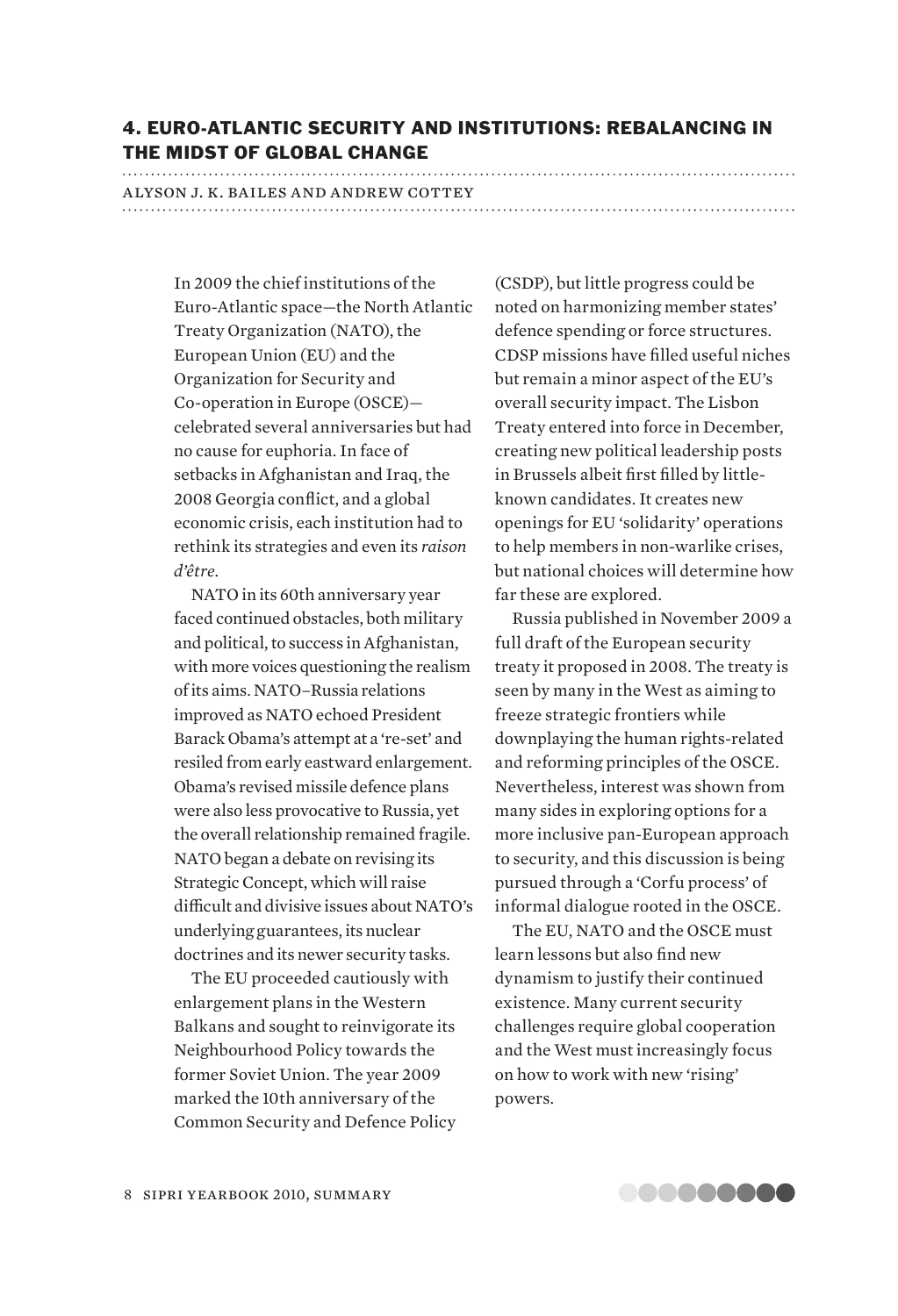## SIPRI DATABASES

SIPRI's databases, which provide the foundation for much of SIPRI's research and analysis and are an unrivalled source of basic data on armaments, disarmament and international security, are available at <http://www.sipri.org/databases/>.

## Facts on International Relations and Security Trends (FIRST)

Provides a federated system of databases on topics related to international relations and security, accessible through a single integrated user interface.

## SIPRI Multilateral Peace Operations Database

Offers information on all UN and non-UN peace operations conducted since 2000, including location, dates of deployment and operation, mandate, participating countries, number of personnel, costs and fatalities.

## SIPRI Military Expenditure Database

Gives consistent time series on the military spending of 172 countries since 1988, allowing comparison of countries' military spending : in local currency, at current prices; in US dollars, at constant prices and exchange rates ; and as a share of GDP.

#### SIPRI Arms Transfers Database

Shows all international transfers in seven categories of major conventional arms since 1950, the most comprehensive publicly available source of information on international arms transfers.

## SIPRI Arms Embargoes Database

Provides information on all multilateral arms embargoes implemented since 1988.

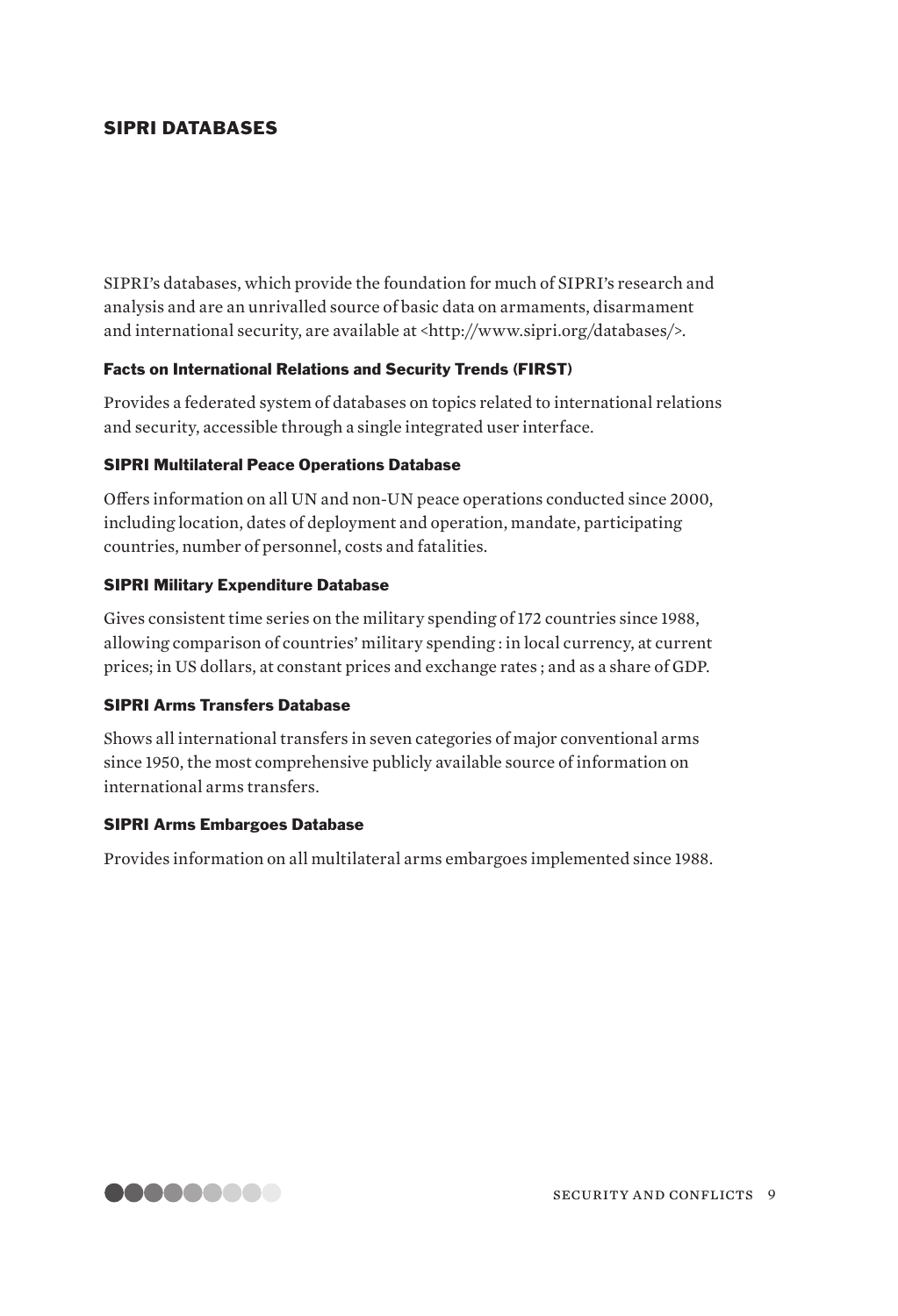#### 5. MILITARY EXPENDITURE

sam perlo-freeman, olawale ismail and carina solmirano 



**To allow comparison over time, the figures in the bar chart are in US dollars at constant (2008) prices.**

| Region                                                    | Spending (\$b.) |  |
|-----------------------------------------------------------|-----------------|--|
| Africa                                                    | 27.4            |  |
| North Africa                                              | 10.0            |  |
| Sub-Saharan Africa                                        | 17.4            |  |
| <b>Americas</b>                                           | 738             |  |
| <b>Central America</b>                                    | 5.6             |  |
| and the Caribbean                                         |                 |  |
| <b>North America</b>                                      | 680             |  |
| South America                                             | 51.8            |  |
| Asia and Oceania                                          | 276             |  |
| <b>Central Asia</b>                                       |                 |  |
| East Asia                                                 | 210             |  |
| <b>Oceania</b>                                            | 20.4            |  |
| <b>South Asia</b>                                         | 44.0            |  |
| <b>Europe</b>                                             | 386             |  |
| <b>Eastern</b>                                            | 60.0            |  |
| <b>Western and Central</b>                                | 326             |  |
| <b>Middle East</b>                                        | 103             |  |
| World total                                               | 1531            |  |
| The spending figures are in current (2009) US<br>dollars. |                 |  |

*Military expenditure, by region, 2009*

Total global military expenditure in 2009 is estimated to have been \$1531 billion. This represents an increase of 6 per cent in real terms compared to 2008, and of 49 per cent since 2000. Military expenditure comprised approximately 2.7 per cent of global gross domestic product (GDP) in 2009. All regions and subregions saw an increase in 2009, except the Middle East.

The global economic crisis had little impact on world military spending in 2009, as most major economies boosted public spending to counteract the recession, postponing deficit reduction. While military expenditure was not a major feature of economic stimulus packages, it was not generally cut either. Nine of the top 10 spenders increased military spending in 2009. However, some smaller economies less able to sustain large deficits did cut spending.

Natural resource revenues appear to be a significant driver of military expenditure in many developing countries, with rapidly rising revenues from oil and other commodities in recent years, due to increases in both price and production. This may lead to increased military spending as a means of protecting resources from internal or external threats, while resource revenues are often a source of funding for arms purchases. The drop in

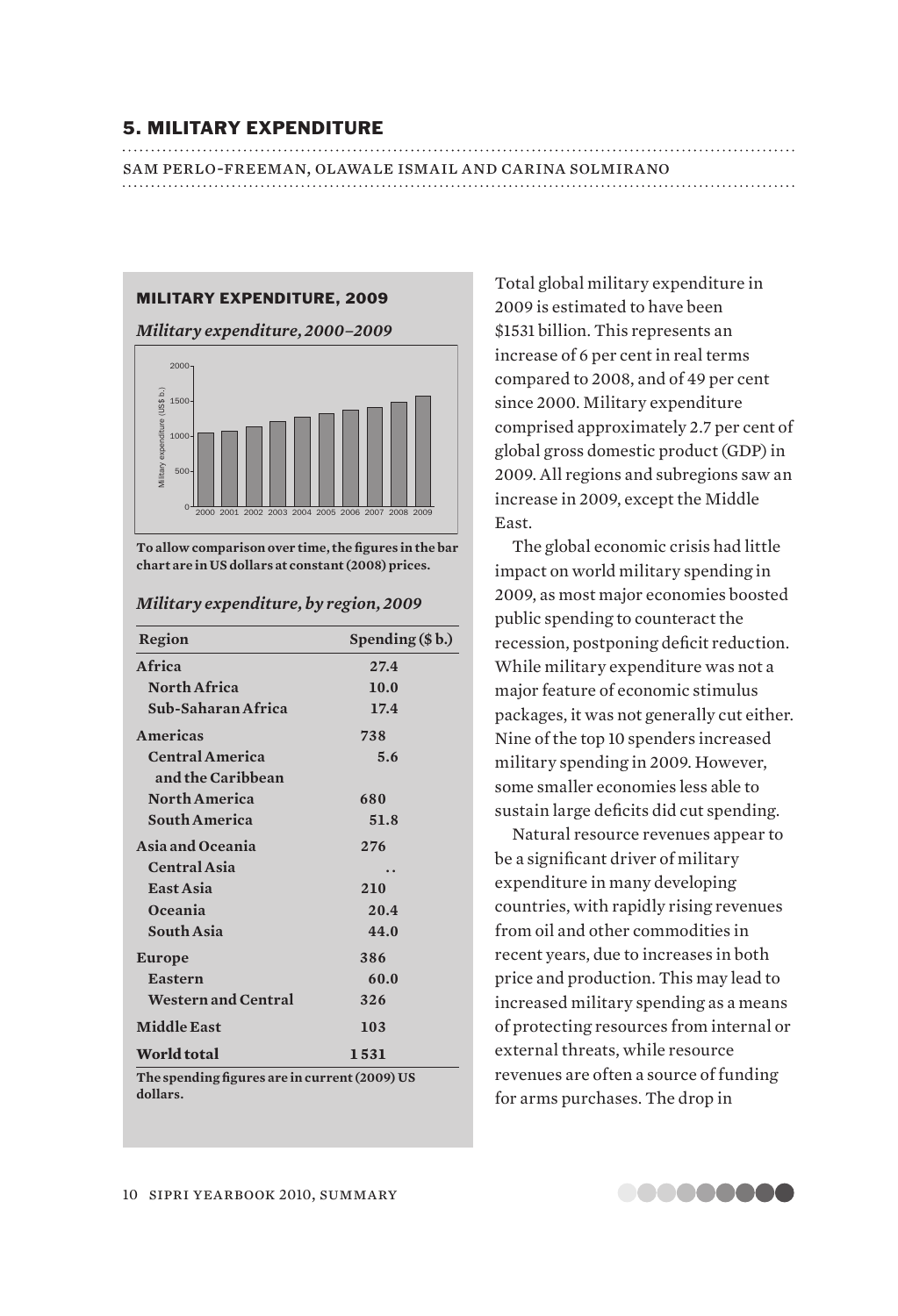commodity prices in 2009 has slowed this trend in some cases.

The conflict in Afghanistan is proving increasingly costly to many of the countries with a substantial troop presence there and has also generated debates as to the focus of military spending, between equipment of use in current conflicts and major weapon platforms designed for power projection. In the United Kingdom a combination of the Afghanistan conflict, high deficits and an overambitious equipment programme have sharpened this debate.

US military spending is continuing to rise under the Obama Administration, partly due to the escalating conflict in Afghanistan. Spending is budgeted to rise further in 2010, and military spending is exempted from a general freeze on discretionary spending. The 2010 budget saw some refocusing of priorities, with cancellation of some major weapon systems and increased focus on information and communications technology, but no major strategic shift.

Military spending patterns in Afghanistan and Iraq both reflect the demands of rebuilding a country's armed forces from scratch following external invasion and with continued requirement for substantial external funding.

**The 10 largest military spenders in 2009 accounted for 75 per cent of world military spending, with the USA alone accounting for 43 per cent. While the identities of the top spenders have not changed in recent years, their relative rankings have, with European countries falling down the ranking.**

#### *The top 10 military spenders, 2009*

| Rank           | Country      | Spending<br>\$b.) | World<br>share (%) |
|----------------|--------------|-------------------|--------------------|
| 1              | <b>USA</b>   | 661               | 43                 |
| $\overline{2}$ | China        | [100]             | [6.6]              |
| 3              | France       | 63.9              | 4.2                |
| $\overline{4}$ | <b>UK</b>    | 58.3              | 3.8                |
| 5              | Russia       | [53.3]            | $\left[3.5\right]$ |
| 6              | Japan        | 51.0              | 3.3                |
| 7              | Germany      | 45.6              | 3.0                |
| 8              | Saudi Arabia | 41.3              | 2.7                |
| 9              | India        | 36.3              | 2.4                |
| 10             | <b>Italy</b> | 35.8              | 2.3                |
| World total    |              | 1531              |                    |

**[ ] = SIPRI estimate. The spending figures are in current (2009) US dollars.**

**SIPRI military expenditure figures are based on information available in open sources, primarily supplied by governments. They represent a low estimate; the true level of military spending is certainly higher, due to omitted countries and items of spending. Nonetheless, SIPRI estimates capture the great majority of global military spending and accurately represent overall trends.**

**These facts and data are taken from appendix 5A, 'Military expenditure data, 2000–2009', by Sam Perlo-Freeman, Olawale Ismail, Noel Kelly and Carina Solmirano, and are based on the SIPRI Military Expenditure Database, <http://www.sipri. org/databases/milex>.**

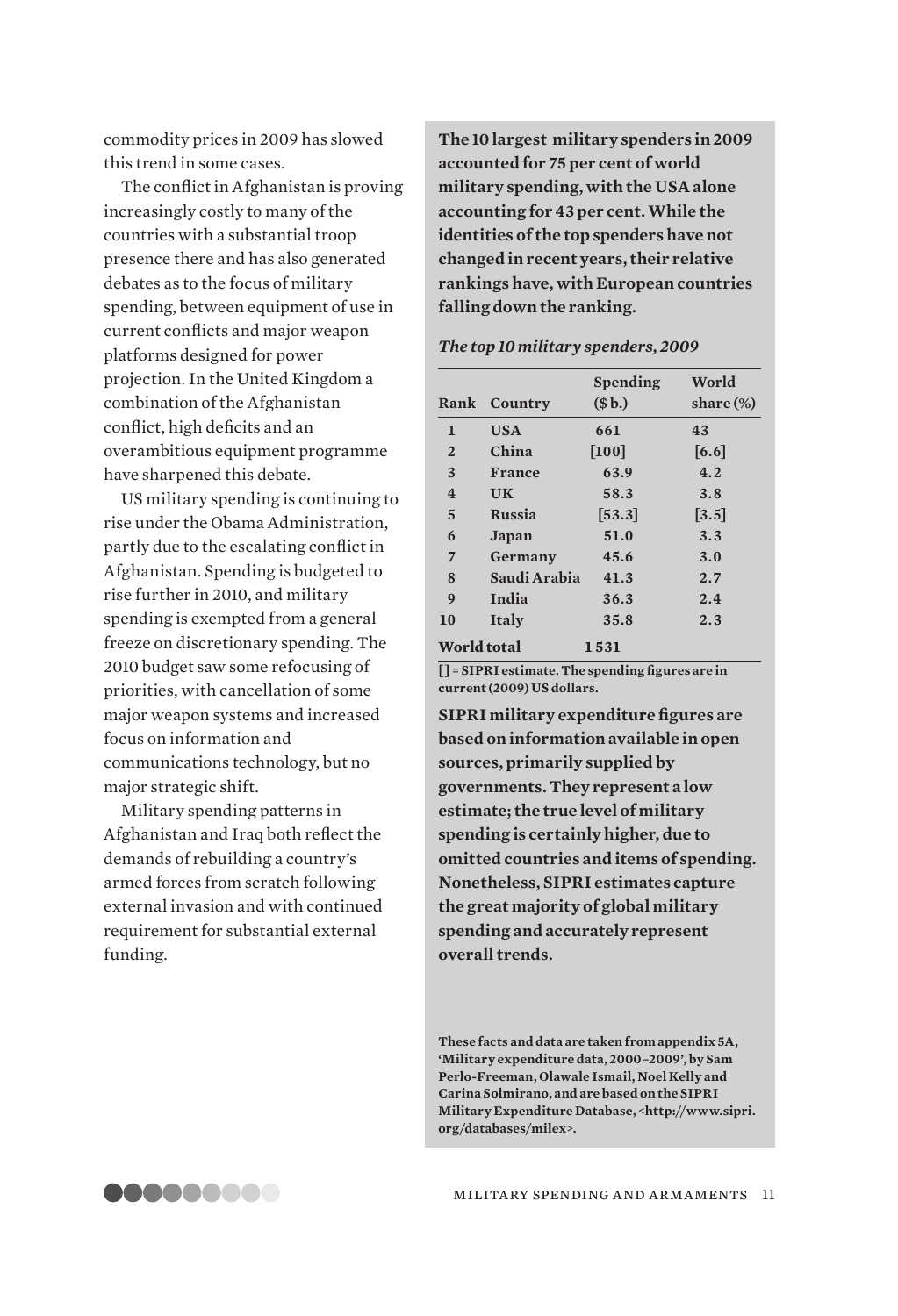## 6. ARMS PRODUCTION

| SUSAN T. JACKSON |  |
|------------------|--|
|                  |  |

#### THE SIPRI TOP 100 FOR 2008

**The SIPRI Top 100 list ranks the largest arms-producing companies in the world (outside China) according to their arms sales.** 

## *The 10 largest arms-producing companies, 2008*

|              | Company<br>(country)       | <b>Arms sales Profit</b><br>\$m.) | \$m.)   |
|--------------|----------------------------|-----------------------------------|---------|
|              | 1 BAE Systems (UK)         | 32420                             | 3250    |
|              | 2 Lockheed Martin          | 29880                             | 3217    |
| $\mathbf{3}$ | <b>Boeing</b>              | 29200                             | 2672    |
| 4            | Northrop Grumman           | 26090                             | $-1262$ |
|              | 5 General Dynamics         | 22780                             | 2459    |
| 6            | Raytheon                   | 21030                             | 1672    |
| $7^{\circ}$  | <b>EADS</b> (trans-Europe) | 17900                             | 2302    |
| 8            | Finmeccanica (Italy)       | 13240                             | 996     |
| 9            | L-3 Communications         | 12160                             | 949     |
|              | <b>10 Thales (France)</b>  | 10760                             | 952     |

**Companies are US-based, unless indicated otherwise. The profit figures are from all company activities, including non-military sales.**

**Almaz Antei tripled its arms sales since 2003 to reach \$4.3 billion in 2008, entering the top 20—a first for a Russian company. No Australian-owned company appeared in the SIPRI Top 100 for 2008 following BAE Systems' acquisition of Tenix Defence Systems in early 2008. Hewlett-Packard entered the Top 100 following its acquisition of EDS, a former Top 100 arms-producing company.**

In 2008 the world's 100 largest armsproducing companies (outside China) maintained the upward trend in their arms sales, which increased by \$39 billion to reach \$385 billion. While companies headquartered in the United States again dominated the SIPRI Top 100, for the first time a non-US headquartered company registered the highest level of arms sales—BAE Systems of the United Kingdom.

Thirteen companies increased their arms sales by more than \$1 billion in 2008, and 23 increased their arms sales by more than 30 per cent. In contrast, only six companies in the SIPRI Top 100 had decreased arms sales in 2008. Two of these companies—SAFRAN of France and Boeing of the USA experienced decreases of more than \$1 billion.

The conflicts in Afghanistan and Iraq continued to heavily influence sales of military equipment such as armoured vehicles, unmanned aerial vehicles (UAVs) and helicopters. At the same time, sales registered by military services companies continued to grow, as did the arms sales of Russian companies to both domestic and foreign customers.

Following peak levels earlier in the decade, the number of large transnational mergers and acquisitions fell again in 2009. The acquisition of US companies by British companies

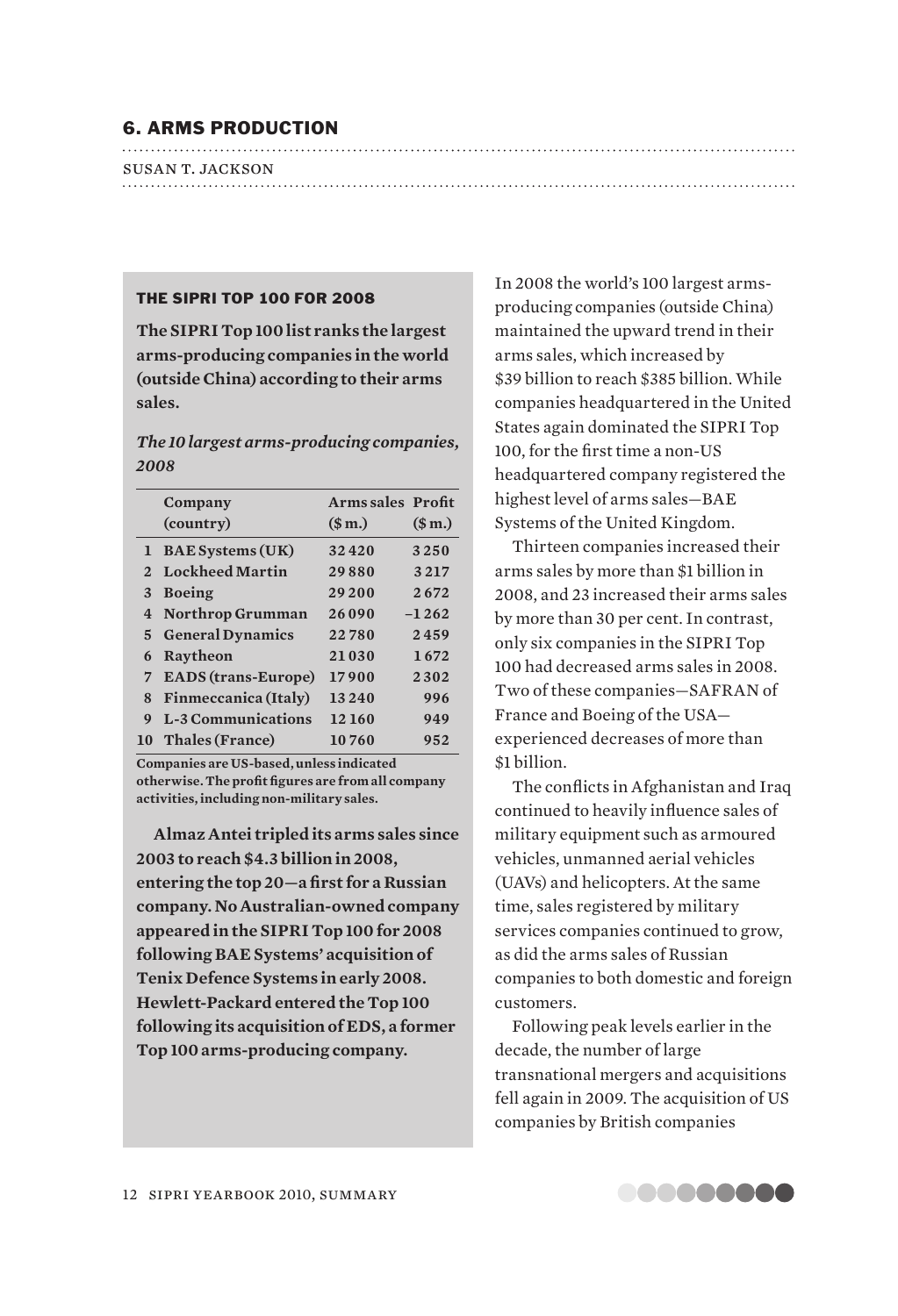slowed. There was, however, more consolidation in the Israeli, Russian and US industries as well as a continued pattern of arms-producing companies diversifying into the security industry.

Even though more than a year has passed since the onset of the global financial crisis and economic recession, an initial assessment shows that many arms-producing companies continued to increase arms sales in 2009. Sustained high levels of military expenditure (especially in the USA—the largest military spender and arms procurer) and the ongoing conflicts in Afghanistan and Iraq partly explain the continuing increase. However, the monopsonistic structure of the arms industry, the consequent strong relationship between arms producers and governments and the industry's perceived importance to national security also shield it from the immediate impact of severe economic downturns. This status is reflected in the continued high levels of arms sales, high profits, large backlogs and strong cash flows generated by arms production.

*National or regional shares of arms sales for the SIPRI Top 100 for 2008*

| Region/<br>country    | No. of<br>companies | Arms sales<br>\$b.) |
|-----------------------|---------------------|---------------------|
| <b>USA</b>            | 44                  | 229.9               |
| <b>Western Europe</b> | 34                  | 122.1               |
| Russia                | 7                   | 10.8                |
| Japan                 | 4                   | 7.0                 |
| <b>Israel</b>         | $\overline{4}$      | 6.9                 |
| India                 | 3                   | 4.2                 |
| <b>South Korea</b>    | $\overline{2}$      | 1.8                 |
| Singapore             | 1                   | 1.3                 |
| Canada                | 1                   | 0.7                 |
| Total                 | 100                 | 384.7               |

**Figures refer to the arms sales of Top 100 companies headquartered in each country or region, including those of their foreign subsidiaries, not the sales of arms actually produced in that country or region.** 

#### ARMS INDUSTRY ACQUISITIONS, 2009

**There were no acquisitions of armsproducing companies worth over \$1 billion in 2009, down from four in 2008 and seven in 2007.** 

*The largest acquisitions in the OECD arms industry, 2009*

| Buver                               | <b>Acquired</b>                            | Deal<br>value |
|-------------------------------------|--------------------------------------------|---------------|
| company                             | company                                    | \$m.)         |
| Precision                           | <b>Carlton Forge</b>                       | 850           |
| <b>Castparts Corp.</b>              | Works                                      |               |
| <b>General Dynamics Axsys Tech.</b> |                                            | 643           |
| <b>BAE</b> Systems                  | <b>BVT Surface Fleet</b>                   | 558           |
| Goodrich Corp.                      | <b>Atlantic Inertial</b><br><b>Systems</b> | 375           |
| Woodward                            | <b>HR</b> Textron                          | 365           |
| Governor                            |                                            |               |

**These facts and data are taken from chapter 6, appendix 6A, 'The SIPRI Top 100 arms producing companies, 2008', by Susan T. Jackson and the SIPRI Arms Industry Network, and appendix 6B, 'Major arms industry acquisitions, 2009', by Susan T. Jackson.**

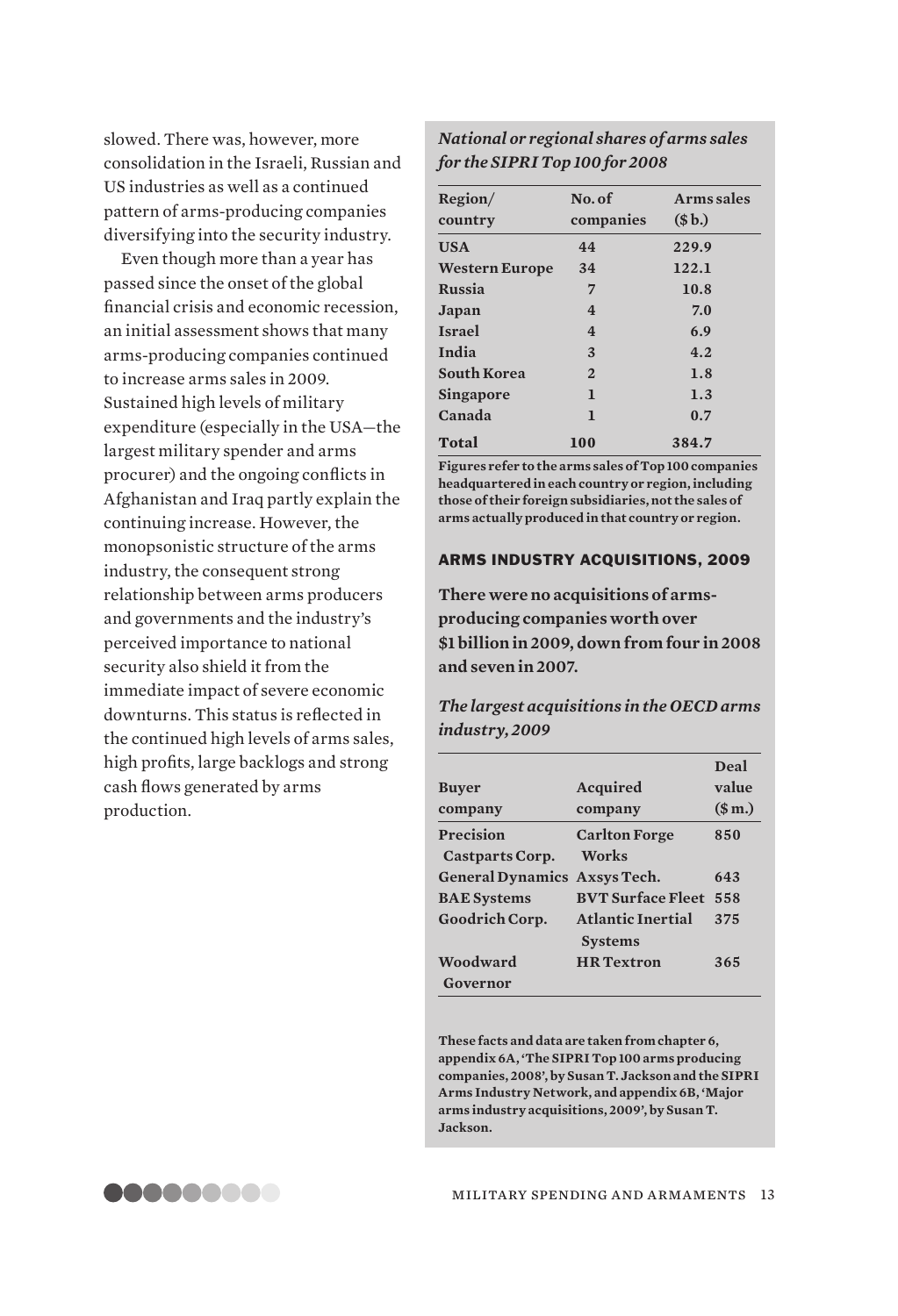## 7. INTERNATIONAL ARMS TRANSFERS

paul holtom, mark bromley, pieter d. wezeman and siemon t. wezeman 

#### THE SUPPLIERS AND RECIPIENTS OF MAJOR CONVENTIONAL WEAPONS

*The trend in transfers of major conventional weapons, 2000–2009*



**Bar graph: annual totals; line graph: five-year moving average (plotted at the last year of each fiveyear period).** 

*The five largest suppliers of major conventional weapons, 2005–2009*

|            | Share of         | <b>Main recipients</b><br>global arms (share of supplier's |
|------------|------------------|------------------------------------------------------------|
| Supplier   | $exports$ $(\%)$ | transfers)                                                 |
| <b>USA</b> | 30               | South Korea (14%)                                          |
|            |                  | Israel(11%)                                                |
|            |                  | <b>UAE</b> (11%)                                           |
| Russia     | 23               | China (35%)                                                |
|            |                  | India $(24%)$                                              |
|            |                  | Algeria (11%)                                              |
| Germany    | 11               | <b>Turkey</b> (14%)                                        |
|            |                  | Greece $(13%)$                                             |
|            |                  | South Africa (12%)                                         |
| France     | $\boldsymbol{8}$ | <b>UAE</b> (25%)                                           |
|            |                  | Singapore (21%)                                            |
|            |                  | Greece $(12%)$                                             |
| UK         | $\boldsymbol{4}$ | USA(23%)                                                   |
|            |                  | <b>India</b> (15%)                                         |
|            |                  | Saudi Arabia (10%)                                         |

The volume of international transfers of major conventional weapons continues to increase. The average annual level for the period 2005–2009 was 22 per cent higher than the annual average for 2000–2004.

The United States and Russia remained by far the largest exporters, followed by Germany, France and the United Kingdom. Together these five countries accounted for 76 per cent of the volume of exports for 2005–2009. Although the dominant position of the first-tier suppliers, the USA and Russia, is unlikely to be challenged in the near future, the second-tier of arms suppliers is growing in number.

The major recipient region for the period 2005–2009 was Asia and Oceania, followed by Europe and the Middle East. The major recipient countries for 2005–2009 were China, India, South Korea, the United Arab Emirates (UAE) and Greece. Asian and Middle Eastern countries are expected to remain among the world's largest importers

Israel, Singapore and Algeria were not among the 10 largest arms importers for the period 2000–2004 but ranked sixth, seventh and ninth for 2005–2009. Recent arms acquisitions by certain states in Latin America, the Middle East, North Africa and South East Asia suggest that a pattern of reactive arms acquisitions is emerging,

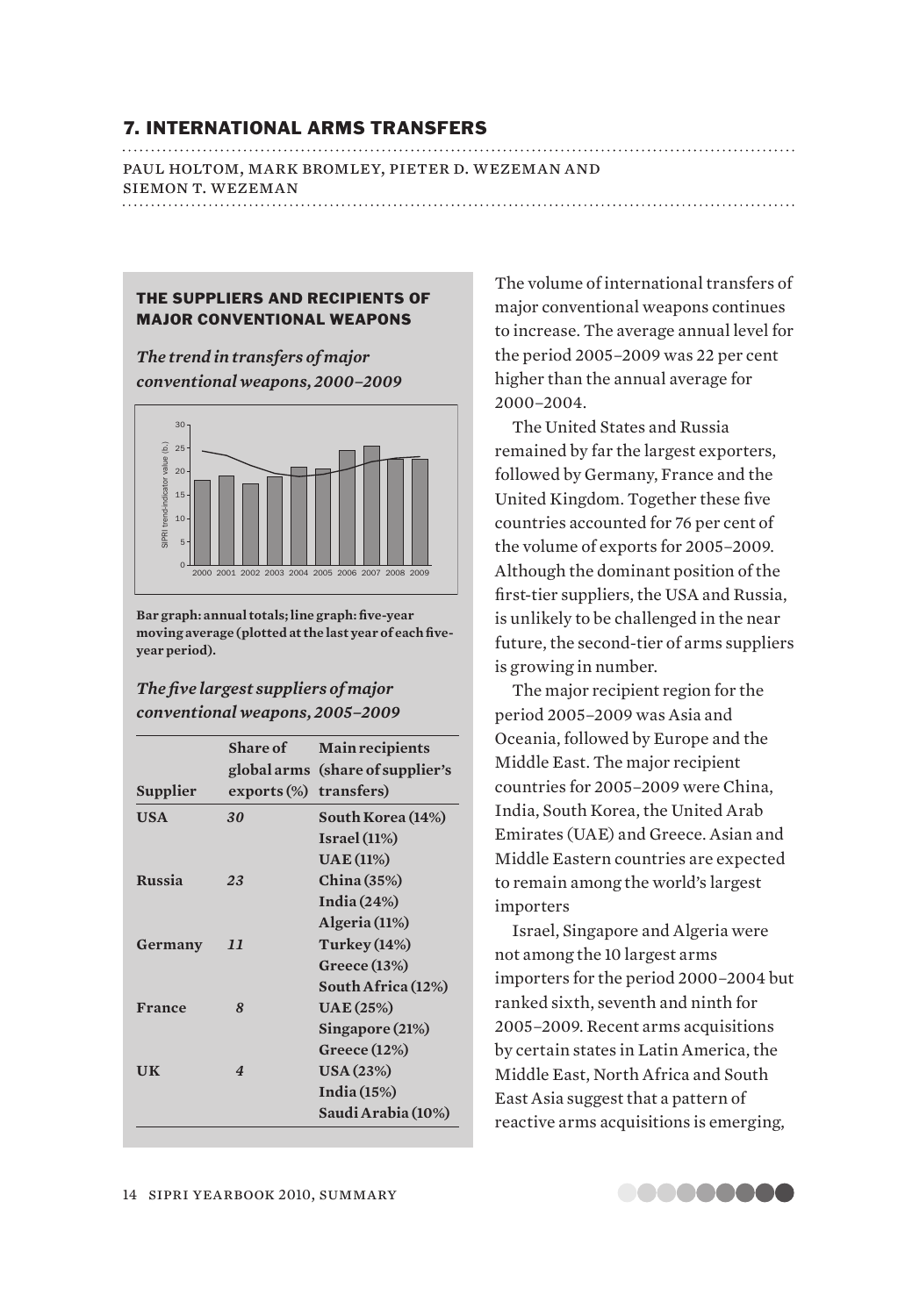that could develop into regional arms races.

In recent years concerns have been expressed that regional rivals Algeria and Morocco are engaged in an 'arms race'. SIPRI data shows that the overwhelming majority of arms transfers to North Africa for the period 2005–2009 were destined for Algeria. However, in recent years Morocco has placed significant orders for combat aircraft, missiles and naval vessels. Although it is unlikely that these acquisitions in themselves will lead to conflict, they do not help to improve relations between the two countries. Furthermore, their acquisitions are likely to influence Libyan plans.

Iraq continues to rely on the USA for the provision of equipment to rebuild its armed forces, but has also received arms from Russia, Ukraine, Hungary, Italy, Poland and Turkey. Its ambitious procurement plans have been hit by the economic crisis and declining oil prices. Nevertheless, the timetable for the withdrawal of US forces from Iraq lends a sense of urgency to international efforts to provide Iraq with the arms and military equipment it seeks to meet its perceived internal and external security needs.

#### *Reports to UNROCA, 1999–2008*



#### TRANSPARENCY IN ARMS TRANSFERS

**Official and publicly accessible data on arms transfers is important for assessing states' arms export and arms procurement policies. However, publishing data on arms sales and acquisitions is a sensitive issue for nearly all states.** 

**The United Nations Register of Conventional Arms (UNROCA) is the key international mechanism of official transparency on arms transfers. The recent downward trend in states' participation in UNROCA continued during 2009. As of 31 December 2009, only 79 states had submitted reports on their arms transfers during 2008.**  From the spending and areas and set areas of reports and  $\frac{1}{2}$  or  $\frac{1}{2}$  and  $\frac{1}{2}$  and publicly accessible data on mms transfers is important for assessing attes' arms export and arms<br>recorrent policies. Howeve

**Since the early 1990s an increasing number of governments have published national reports on arms exports. As of January 2010, 32 states had published at least one national report on arms exports since 1990, and 28 have done so since 2006.**

**These facts and data are taken from chapter 7, appendix 7A, 'The suppliers and recipients of major conventional weapons', by the SIPRI Arms Transfers Programme, and appendix 7C, 'Transparency in arms transfers', by Mark Bromley and Paul Holtom, and are based in part on the SIPRI Arms Transfers Database, <http://www.sipri.org/ databases/armstransfers/>.**

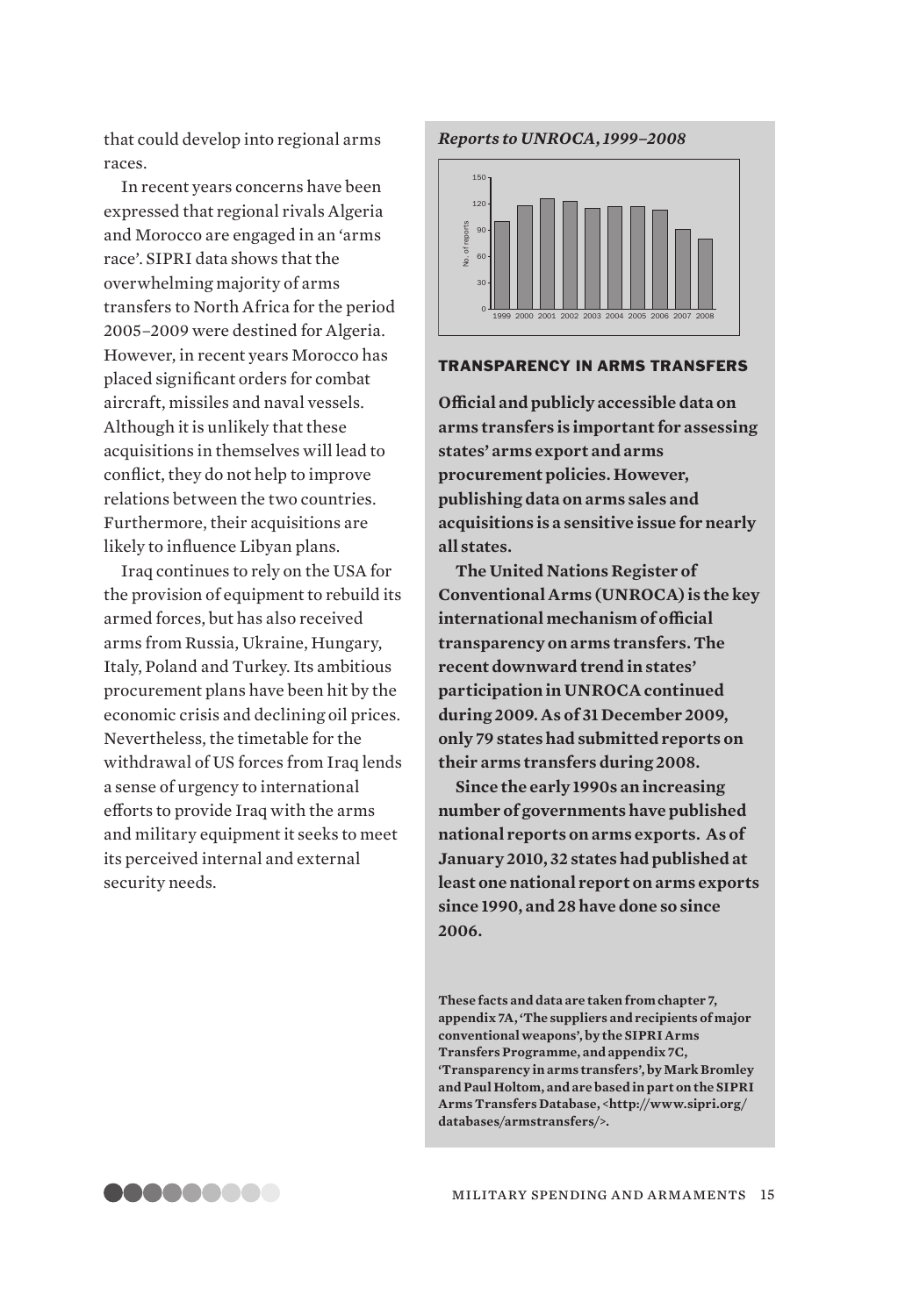#### 8. WORLD NUCLEAR FORCES

shannon n. kile, vitaly fedchenko, bharath gopalaswamy and hans m. kristensen

## WORLD NUCLEAR FORCES, 2010

| Country       | Deployed             | <b>Other</b><br>warheads warheads | Total     |  |
|---------------|----------------------|-----------------------------------|-----------|--|
|               |                      |                                   |           |  |
| <b>USA</b>    | 2468                 | 7100                              | 9600      |  |
| Russia        | 4630                 | 7300                              | 12000     |  |
| UK            | 160                  | 65                                | 225       |  |
| France        | 300                  |                                   | 300       |  |
| China         | $\ddot{\phantom{0}}$ | 200                               | 240       |  |
| India         | . .                  | $60 - 80$                         | $60 - 80$ |  |
| Pakistan      | . .                  | $70 - 90$                         | $70 - 90$ |  |
| <b>Israel</b> | $\cdot$              | 60                                | 80        |  |
| Total         | 7560                 | 14900                             | 22600     |  |

**All estimates are approximate and are as of January 2010.**

#### GLOBAL STOCKS OF FISSILE MATERIALS, 2009

**As of 2009, global stocks of highly enriched uranium totalled approximately 1370 tonnes (not including 227 tonnes to be blended down). Global military stocks of separated plutonium totalled approximately 255 tonnes and civilian stocks totalled 248 tonnes.**

#### NUCLEAR EXPLOSIONS, 1945–2009

**In May 2009 North Korea conducted what is widely believed to be its second nuclear test explosion. This brought the total number of nuclear explosions recorded since 1945 to 2054.**

**These facts and data are taken from chapter 8, appendix 8A, 'Global stocks of fissile materials, 2009', by Alexander Glaser and Zia Mian, International Panel on Fissile Materials, and appendix 8B, 'Nuclear explosions, 1945–2009', by Vitaly Fedchenko.**

In January 2010 eight states—the United States, the Russian Federation, the United Kingdom, France, China, India, Pakistan and Israel—possessed more than 7500 operational nuclear weapons. If all nuclear warheads are counted, including operational warheads, spares, those in both active and inactive storage, and intact warheads scheduled for dismantlement, these states together possessed a total of more than 22 000 warheads.

The five legally recognized nuclear weapon states, as defined by the 1968 Non-Proliferation Treaty (NPT)— China, France, Russia, the United States and the United Kingdom—are either deploying new nuclear weapon systems or have announced their intention to do so; none appears to be prepared to give up their nuclear arsenals in the foreseeable future.

India and Pakistan, which along with Israel are de facto nuclear weapon states outside the NPT, continue to develop new missile systems that are capable of delivering nuclear weapons and are also expanding their capacities to produce fissile material. Israel appears to be waiting to assess how the situation with Iran's nuclear programme develops. North Korea is believed to have produced enough plutonium to build a small number of nuclear warheads, but it is unknown whether it has operational weapons.

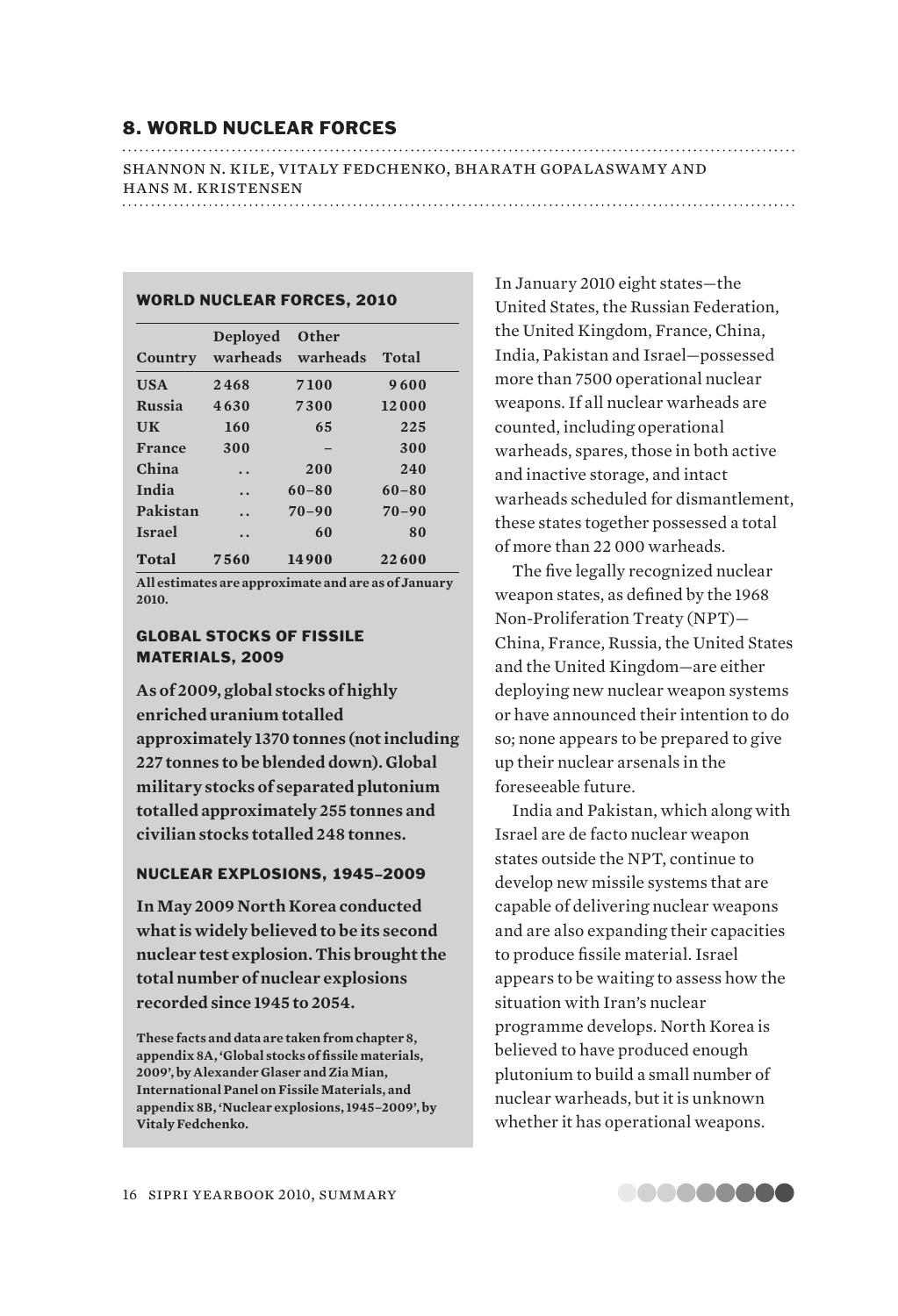#### 9. NUCLEAR ARMS CONTROL AND NON-PROLIFERATION

## shannon n. kile

The year 2009 saw new momentum behind global efforts to promote nuclear disarmament and non-proliferation. Russia and the USA opened formal negotiations on a new strategic arms reduction treaty to succeed the 1991 Treaty on the Reduction and Limitation of Strategic Offensive Arms (START Treaty) and the 2002 Strategic Offensive Reduction Treaty (SORT). The main points of contention centred on simplifying the START Treaty's verification provisions and adapting its rules for counting deployed nuclear warheads. The two sides failed to conclude the negotiations prior to START's expiration in December 2009 but did so in the spring of 2010. The resulting New START Treaty, which mandated modest additional reductions in Russian and US deployed strategic nuclear warheads and associated delivery vehicles, was signed in Prague on 8 April 2010.

Other positive developments in 2009 included the entry into force of two new nuclear weapon-free zone treaties, one covering Central Asia and the other Africa. In September the UN Security Council unanimously adopted a politically binding resolution that codified a broad consensus on a range of actions to promote nuclear disarmament and non-proliferation and to address the threat of nuclear terrorism. An apparent breakthrough

was also achieved at the Conference on Disarmament in Geneva, when the 65 member states agreed to open negotiations on a fissile material cut-off treaty (FMCT) after a 12-year impasse; however, the negotiations were subsequently blocked by procedural reservations from Pakistan.

In 2009 little progress was made towards resolving the long-running controversies over the nuclear programmes of Iran and North Korea, which have been the focus of international concerns about the spread of nuclear weapons. These concerns were heightened by North Korea's decisions to conduct a second nuclear test explosion in May 2009 and to resume production of plutonium for nuclear weapons. The controversy over the scope and nature of Iran's nuclear activities intensified during the year with the revelation that Iran was building a previously undeclared uranium enrichment plant. In November the Board of Governors of the International Atomic Energy Agency (IAEA) criticized Iran for not fulfilling its safeguards obligations and for not complying with previous demands by the Board and the UN Security Council that it suspend all uranium enrichment-related activities.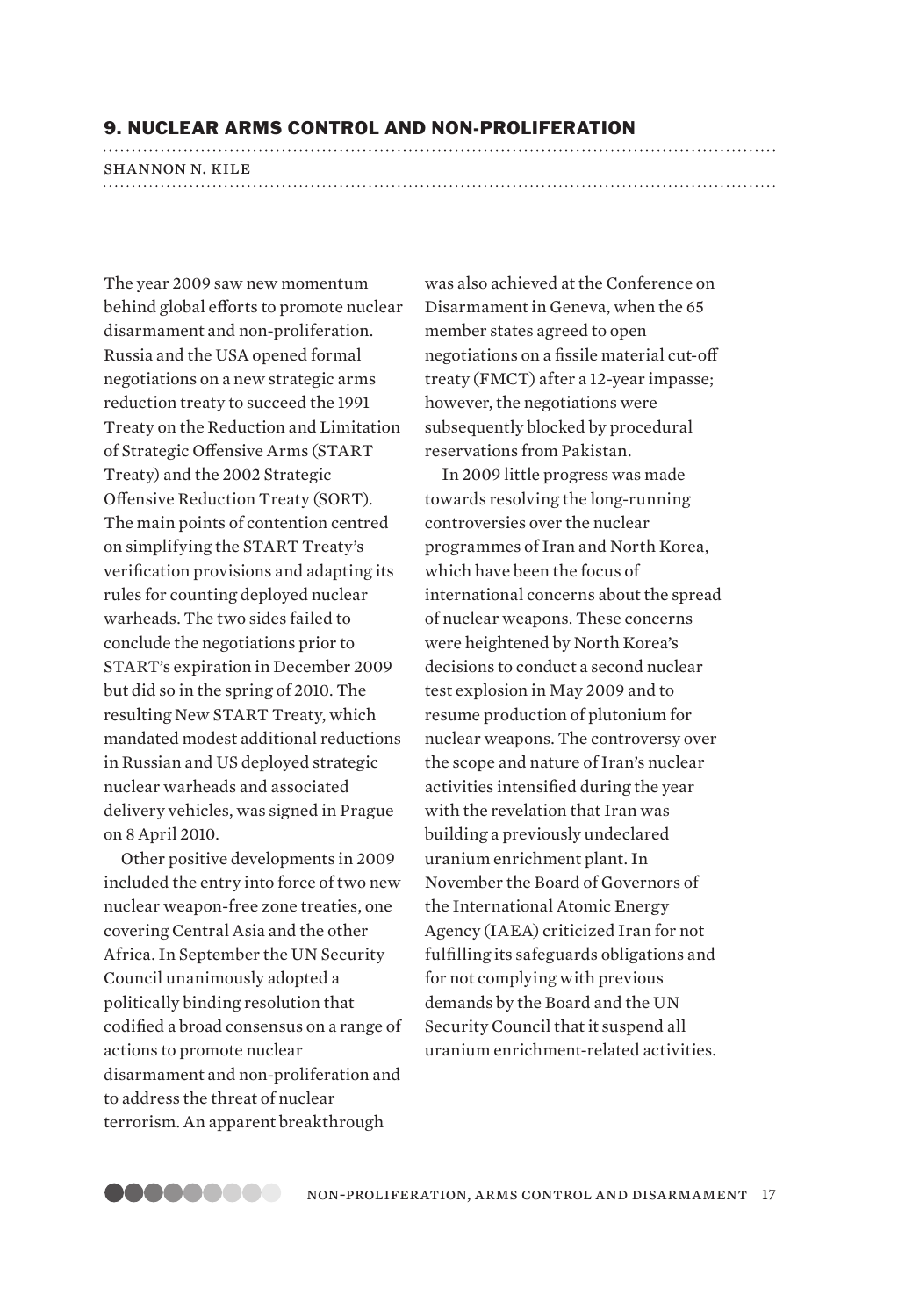## 10. REDUCING SECURITY THREATS FROM CHEMICAL AND BIOLOGICAL MATERIALS

# john hart and peter clevestig

At the international, national and regional levels in 2009 states continued to develop strategies to prevent and remediate the effects of the possible misuse of chemical and biological materials. With some success, the parties to the 1993 Chemical Weapons Convention (CWC) and the 1972 Biological and Toxin Weapons Convention (BTWC) maintained their focus on capacity building, achieving universality of membership and effective implementation of national obligations, including those related to the security of dual-purpose materials.

President Barack Obama's US Administration presented its much anticipated policy on the BTWC in December 2009, while the European Union (EU) worked to develop a communication based on the recommendations of an EU chemical, biological, radiological and nuclear (CBRN) working group.

In 2009 India became the third party to the CWC to complete the destruction of its declared chemical weapon stockpile. Iraq joined the convention and declared that it possesses chemical weapons (holdovers from the previous regime and under UN seal). The parties to the BTWC met in 2009 to consider the enhancement of international cooperation, assistance and exchange in the life sciences and related technology for peaceful purposes.

Security analysts and government officials studied the implications of disease outbreaks in the context of preparedness for and response to biological warfare. In 2009 states continued to develop mechanisms to license and oversee scientific research, the chemical industry and biotechnology—including for companies that offer gene synthesis services—because of the security implications of these activities.

An emphasis on control and oversight of chemical and biological materials implies reduced focus on traditional state military programmes. In addition, numerous uncertainties are associated with international trade generally. The negative effects of the signals that have been given to non-state actors by various threat assessment statements about the desirability of using chemical and biological weapons (CBW), and the anxiety that such use would provoke, could be mitigated by better understanding of the variability of the effects of CBRN weapons. Operational challenges associated with the volume and type of trade in dual-purpose material technology and intangible technology transfers can also inform threat assessments. This, in turn, would help to promote a balanced understanding of the role of CBW threats in international peace and security.

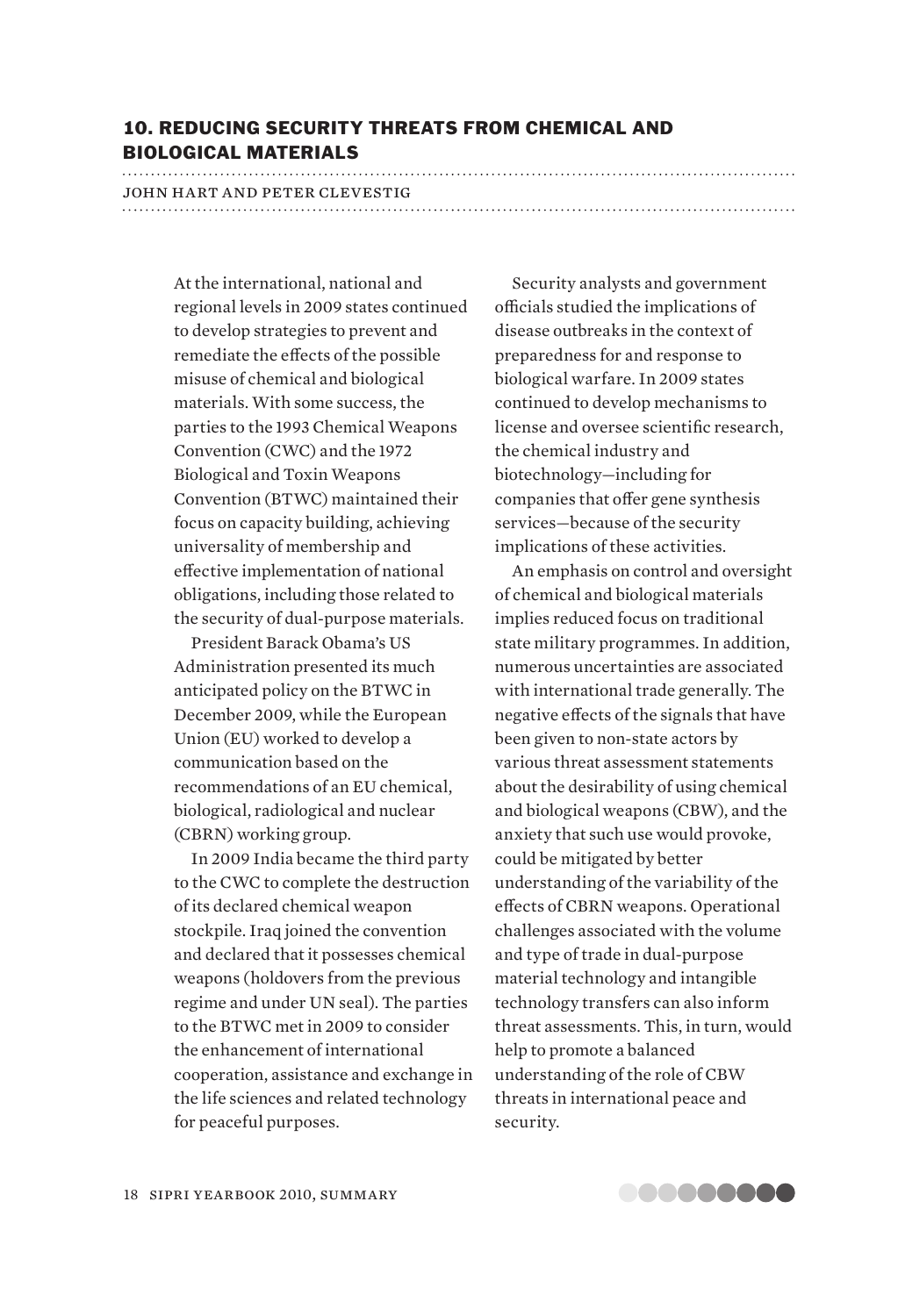#### 11. CONVENTIONAL ARMS CONTROL

#### zdzislaw lachowski

The prospects for advances in European arms control appeared better in 2009 than in preceding years, even though the 1990 Treaty on Conventional Armed Forces in Europe (CFE Treaty) regime has remained in limbo since December 2007 when Russia unilaterally suspended its participation. As part of the Corfu process, a wide-ranging dialogue on European security, the significance of arms control for European security was reacknowledged by all Organization for Security and Co-operation in Europe (OSCE) participating states. At the 2009 Athens OSCE Ministerial Council these states reaffirmed the desire to overcome the long-standing deadlock in the main regimes—the CFE Treaty and the Vienna Document on confidence- and security-building measures (CSBMs). In relation to broader security, Russia insists on convening a Euro-Atlantic summit with the aim of crowning it with a European security treaty. The Western states demonstrated caution and restraint, making their consent contingent on the adequacy of the substance and scope of an eventual agreement.

The United States has embarked on a thorough review of the US arms control agenda, and in February 2010 a Special Envoy for Conventional Armed Forces in Europe was appointed to start consultations with the North Atlantic

Treaty Organization (NATO), European partners and Russia on the future of the CFE regime.

Further steps were taken to make the Western Balkans subregional arms control framework more self-reliant. European security-related measures that are associated with arms control aim to respond to traditional as well as new threats and to risks and challenges. However, progress as regards the Vienna Document CSBMs remains at a standstill. The OSCE participants strive to counter cross-dimensional threats that are increasingly of a local and subregional nature. With the decreased norm-setting activity, the practical assistance given to the Euro-Atlantic states through the implementation of select projects remains a chief activity in the improvement of security and stability in the OSCE region.

Efforts to control 'inhumane weapons' continued in 2009, although with less dynamism than that demonstrated in 2008 by the 'Oslo process' on cluster munitions. The grass-roots 'processes' and conventions as well as the traditional intergovernmental treaties and protocols compete, yet continue to have a mutually reinforcing moral impact as they strive to address the problems of human suffering and the betterment of living conditions in conflict-ridden areas and throughout the world.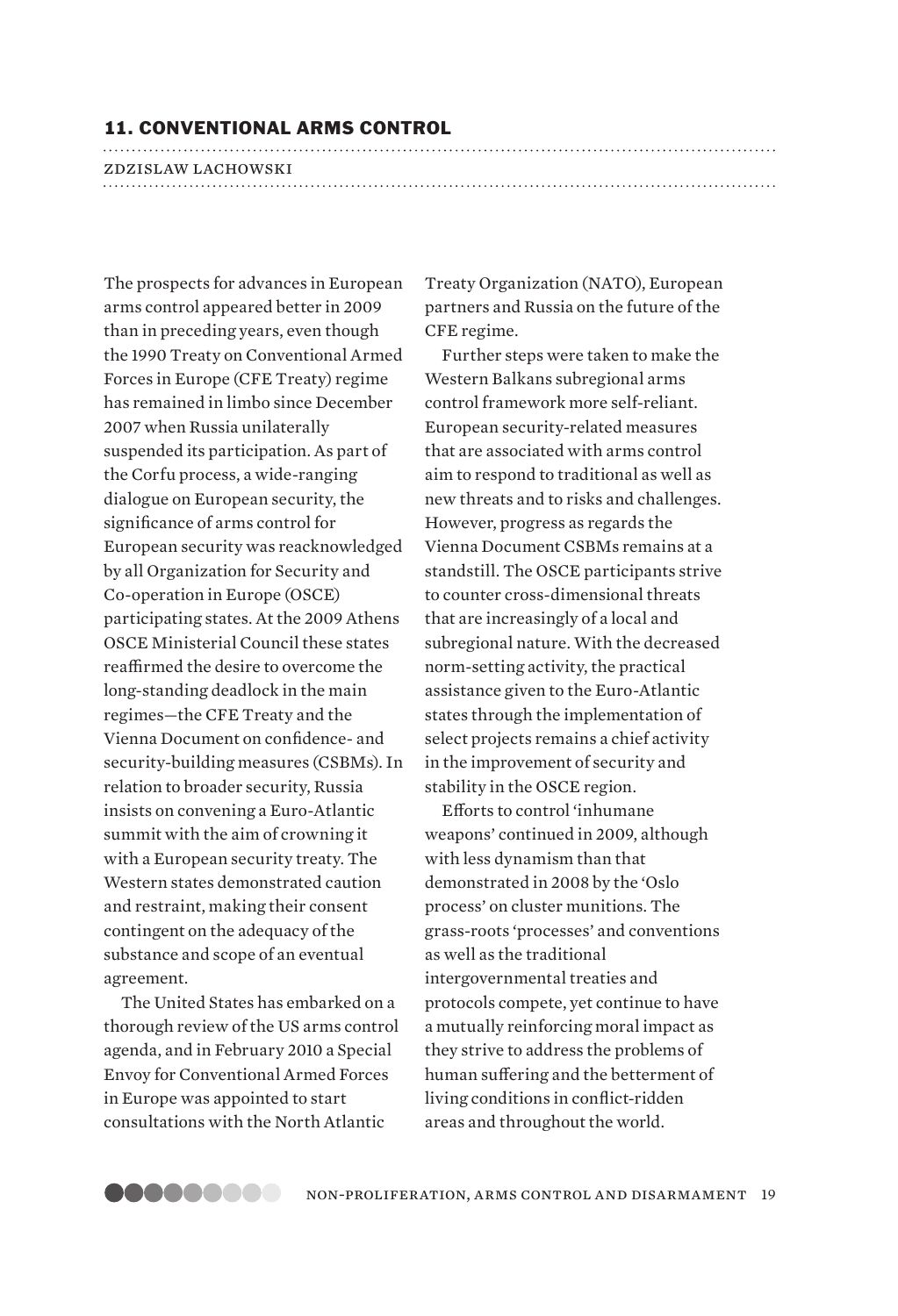#### 12. CONTROLS ON SECURITY-RELATED INTERNATIONAL TRANSFERS

# sibylle bauer and ivana mićić

#### MULTILATERAL ARMS EMBARGOES, 2009

**There were 29 mandatory multilateral arms embargoes in force in 2009, directed at a total of 17 targets, including governments, non-governmental forces and a transnational network. The United Nations imposed 12 of these embargoes, the European Union (EU) imposed 16 and the Economic Community of West African States (ECOWAS) imposed 1.**

**During 2009 the UN Security Council imposed its first new arms embargo since 2006, on Eritrea. The UN widened the arms embargo on the Democratic People's Republic of Korea (DPRK, or North Korea) and lifted the arms embargo on the Government of Liberia.**

**Nine of the 16 EU embargoes were straightforward implementations of UN arms embargoes. In addition, two EU arms embargoes differed from UN embargoes in their scope or coverage and five did not have UN counterparts. In 2009 the EU imposed a new arms embargo on Guinea and lifted its arms embargo on Uzbekistan. ECOWAS imposed a new arms embargo on Guinea.**

**As in previous years in 2009 several violations of UN arms embargoes were recorded. For example, cargo inspections led to the uncovering of violations of the UN embargoes on arms exports from Iran and North Korea.**

The multiplicity of actors involved in proliferation-sensitive transactions and their inherent complexity require adjustments not just of the concepts and language, but also of related laws as well as licensing and enforcement mechanisms. The focus of nonproliferation efforts has shifted from the physical movement of goods to analysis of which elements of a transaction are relevant to, and should be subject to, controls. These developments not only create challenges, but also offer new opportunities for international cooperation.

The main forums where states meet to discuss how to maintain effective export controls on items that may be used in nuclear, biological and chemical weapons as well as missile delivery systems for them are the Australia Group (AG), the Missile Technology Control Regime (MTCR), the Nuclear Suppliers Group (NSG) and the Wassenaar Arrangement on Export Controls for Conventional Arms and Dual-use Goods and Technologies (WA). The intangible transfer of technology (ITT), enforcement and penalties, best and proven practices for effective export controls, and engagement with non-participating states are being discussed across the different regimes. In recent years, the European Union (EU) has also

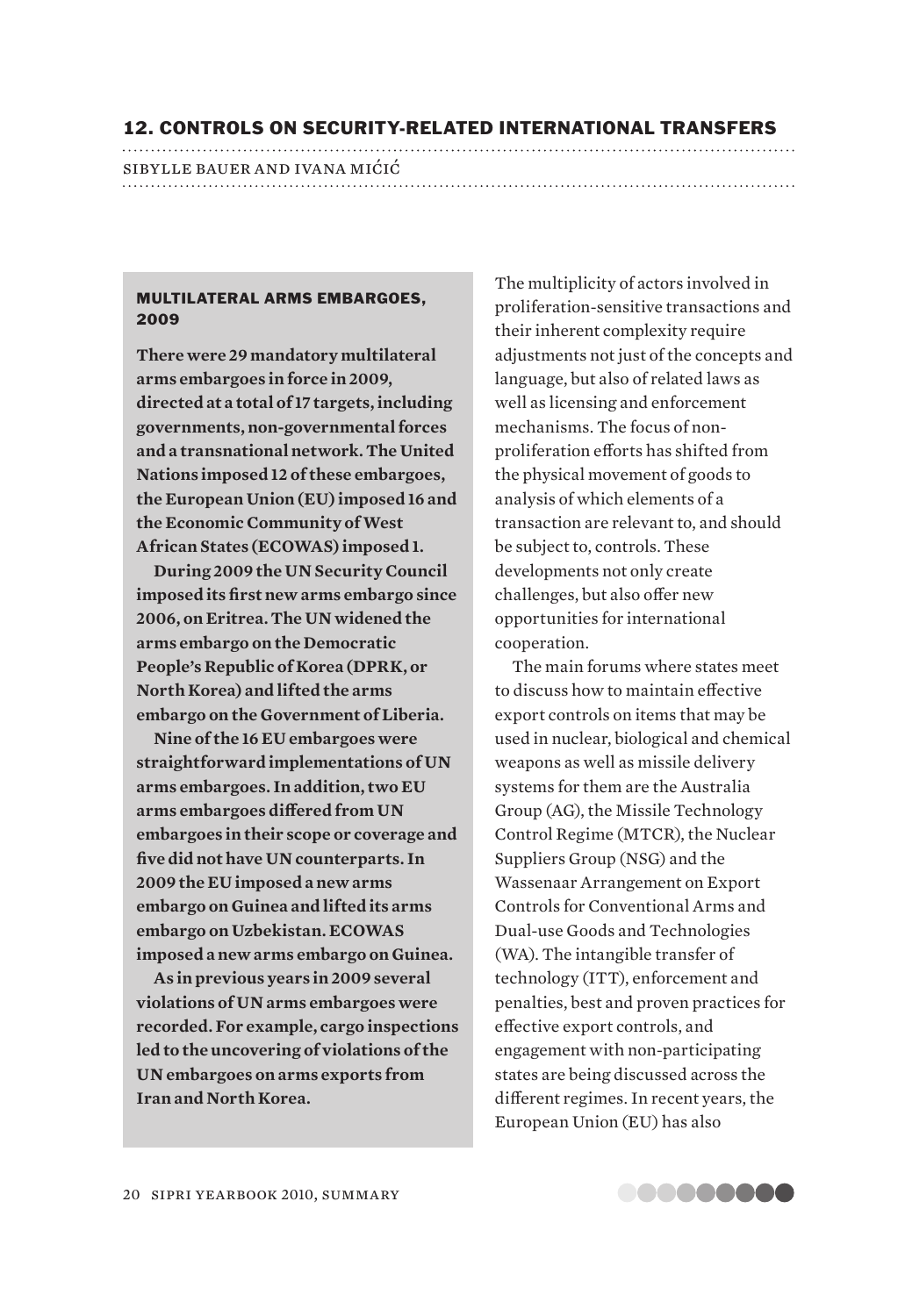increased its cooperation with non-EU countries at working level through technical assistance programmes.

In 2009 the EU adopted an updated and strengthened version of the 2000 Dual-use Regulation. The revised document introduces EU-wide powers to control transit and brokering for dual-use items that may be intended for use in connection with weapons of mass destruction or their delivery systems. During 2009, a new directive to facilitate the movement of defence goods inside the EU also entered into force.

## *Multilateral arms embargoes in force during 2009*

*United Nations arms embargoes*

**Al-Qaeda, the Taliban and associated individuals and entities Democratic Republic of the Congo (NGF) Côte d'Ivoire Eritrea Iran (technology related to nuclear weapon delivery systems) Iraq (NGF) North Korea Lebanon (NGF) Liberia (NGF) Sierra Leone (NGF) Somalia**

*European Union arms embargoes*

**Sudan (Darfur)**

**Al-Qaeda, the Taliban and associated individuals and entities China Democratic Republic of the Congo (NGF) Côte d'Ivoire Guinea Iran Iraq (NGF) North Korea Lebanon (NGF) Liberia Myanmar Sierra Leone (NGF) Somalia Sudan Uzbekistan Zimbabwe**

*ECOWAS*

**Guinea** 

**NGF = non-governmental forces.**

**These facts and data are taken from appendix 12A, 'Multilateral arms embargoes', by Pieter D. Wezeman and Noel Kelly.**

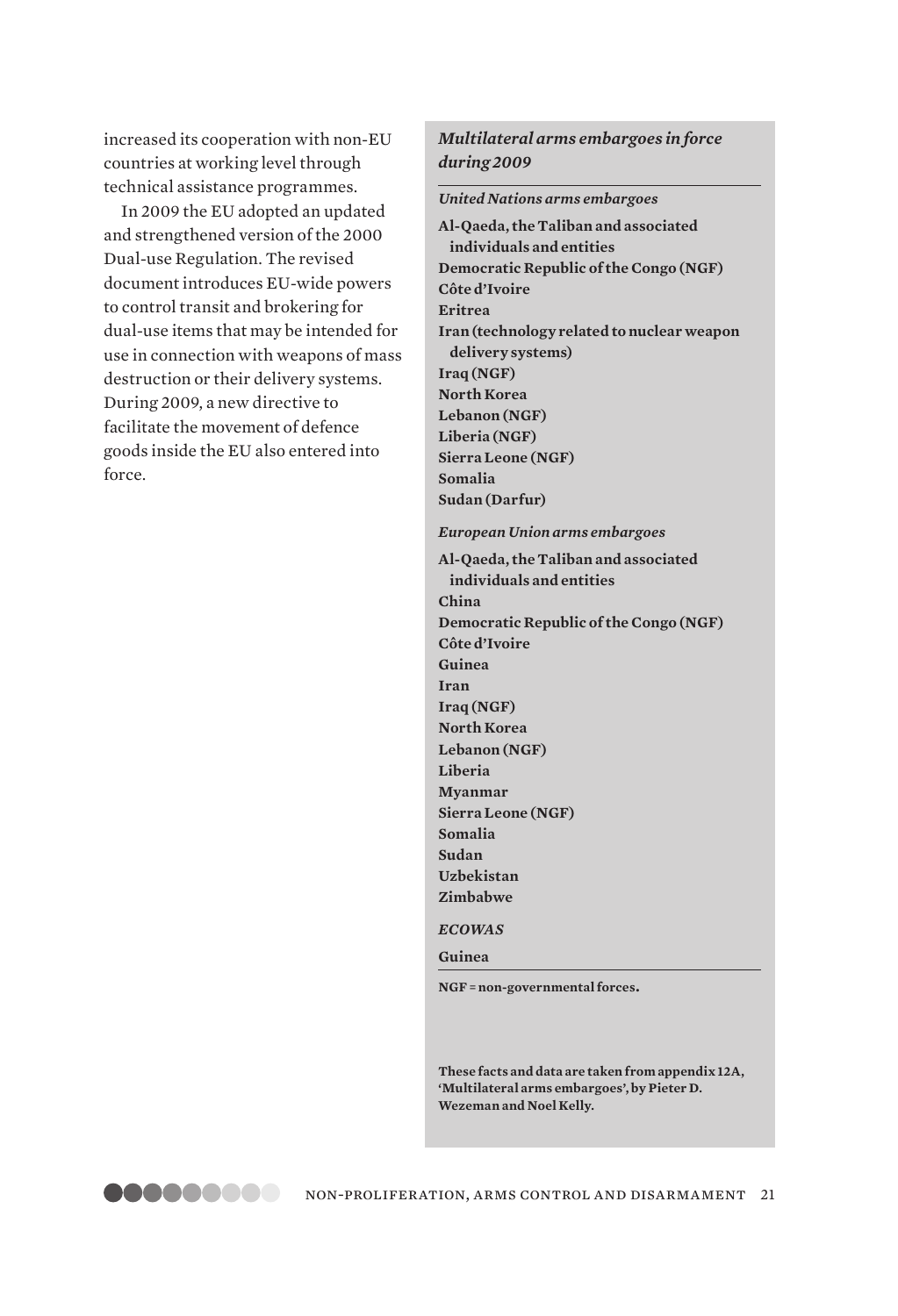## ANNEXES

| NENNE BODELL |  |
|--------------|--|
|              |  |

Annex A, 'Arms control and disarmament agreements', contains summaries of multi- and bilateral treaties, conventions, protocols and agreements relating to arms control and disarmament, and lists of their signatories and states parties.

Annex B, 'International security cooperation bodies', describes the main international and intergovernmental organizations, treaty-implementing bodies and export control regimes whose aims include the promotion of security, stability, peace or arms control and lists their members or participants.

Annex C, 'Chronology 2009', lists the significant events in 2009 related to armaments, disarmament and international security.

## Arms control and disarmament agreements in force, 1 January 2010

- 1925 Protocol for the Prohibition of the Use in War of Asphyxiating, Poisonous or Other Gases, and of Bacteriological Methods of Warfare (1925 Geneva Protocol)
- 1948 Convention on the Prevention and Punishment of the Crime of Genocide (Genocide Convention)
- 1949 Geneva Convention (IV) Relative to the Protection of Civilian Persons in Time of War
- 1959 Antarctic Treaty
- 1963 Treaty Banning Nuclear Weapon Tests in the Atmosphere, in Outer

Space and Under Water (Partial Test-Ban Treaty, PTBT)

- 1967 Treaty on Principles Governing the Activities of States in the Exploration and Use of Outer Space, Including the Moon and Other Celestial Bodies (Outer Space Treaty)
- 1967 Treaty for the Prohibition of Nuclear Weapons in Latin America and the Caribbean (Treaty of Tlatelolco)
- 1968 Treaty on the Non-proliferation of Nuclear Weapons (Non-Proliferation Treaty, NPT)
- 1971 Treaty on the Prohibition of the Emplacement of Nuclear Weapons and other Weapons of Mass Destruction on the Seabed and the Ocean Floor and in the Subsoil thereof (Seabed Treaty)
- 1972 Convention on the Prohibition of the Development, Production and Stockpiling of Bacteriological (Biological) and Toxin Weapons and on their Destruction (Biological and Toxin Weapons Convention, BTWC)
- 1974 Treaty on the Limitation of Underground Nuclear Weapon Tests (Threshold Test-Ban Treaty, TTBT)
- 1976 Treaty on Underground Nuclear Explosions for Peaceful Purposes (Peaceful Nuclear Explosions Treaty, PNET)

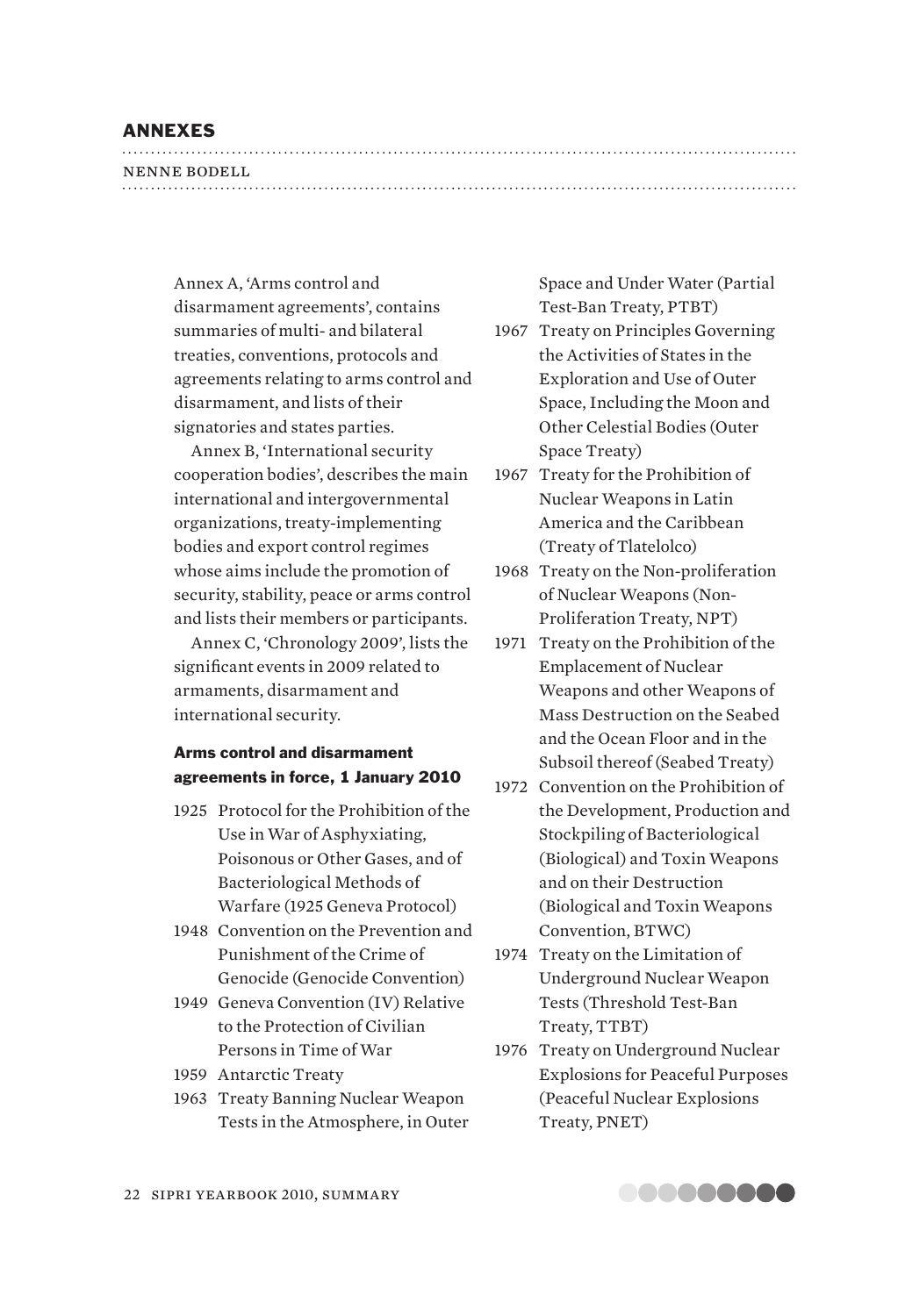- 1977 Convention on the Prohibition of Military or Any Other Hostile Use of Environmental Modification Techniques (Enmod Convention)
- 1980 Convention on the Physical Protection of Nuclear Material and Nuclear Facilities
- 1981 Convention on Prohibitions or Restrictions on the Use of Certain Conventional Weapons which may be Deemed to be Excessively Injurious or to have Indiscriminate Effects (CCW Convention, or 'Inhumane Weapons' Convention)
- 1985 South Pacific Nuclear Free Zone Treaty (Treaty of Rarotonga)
- 1987 Treaty on the Elimination of Intermediate-Range and Shorter-Range Missiles (INF Treaty)
- 1990 Treaty on Conventional Armed Forces in Europe (CFE Treaty)
- 1992 Treaty on Open Skies
- 1993 Convention on the Prohibition of the Development, Production, Stockpiling and Use of Chemical Weapons and on their Destruction (Chemical Weapons Convention, CWC)
- 1995 Treaty on the Southeast Asia Nuclear Weapon-Free Zone (Treaty of Bangkok)
- 1996 African Nuclear-Weapon-Free Zone Treaty (Treaty of Pelindaba)
- 1996 Agreement on Sub-Regional Arms Control (Florence Agreement)
- 1997 Inter-American Convention Against the Illicit Manufacturing of and Trafficking in Firearms, Ammunition, Explosives, and Other Related Materials
- 1997 Convention on the Prohibition of the Use, Stockpiling, Production and Transfer of Anti-Personnel Mines and on their Destruction (APM Convention)
- 1999 Inter-American Convention on Transparency in Conventional Weapons Acquisitions
- 1999 Vienna Document 1999 on Confidence- and Security-Building Measures
- 2002 Treaty on Strategic Offensive Reductions (SORT, Moscow Treaty)
- 2006 ECOWAS Convention on Small Arms, Light Weapons, their Ammunition and Other Related **Materials**
- 2006 Treaty on a Nuclear-Weapon-Free Zone in Central Asia (Treaty of Semipalatinsk)

## Agreements not in force, 1 January 2010

- 1972 Treaty on the Limitation of Anti-Ballistic Missile Systems (ABM Treaty)
- 1991 Treaty on the Reduction and Limitation of Strategic Offensive Arms (START I Treaty)
- 1993 Treaty on Further Reduction and Limitation of Strategic Offensive Arms (START II Treaty)
- 1996 Comprehensive Nuclear-Test-Ban Treaty (CTBT)
- 1999 Agreement on Adaptation of the CFE Treaty
- 2008 Convention on Cluster Munitions
- 2010 Treaty on Measures for the Further Reduction and Limitation of Strategic Offensive Arms (New START Treaty, Prague Treaty)

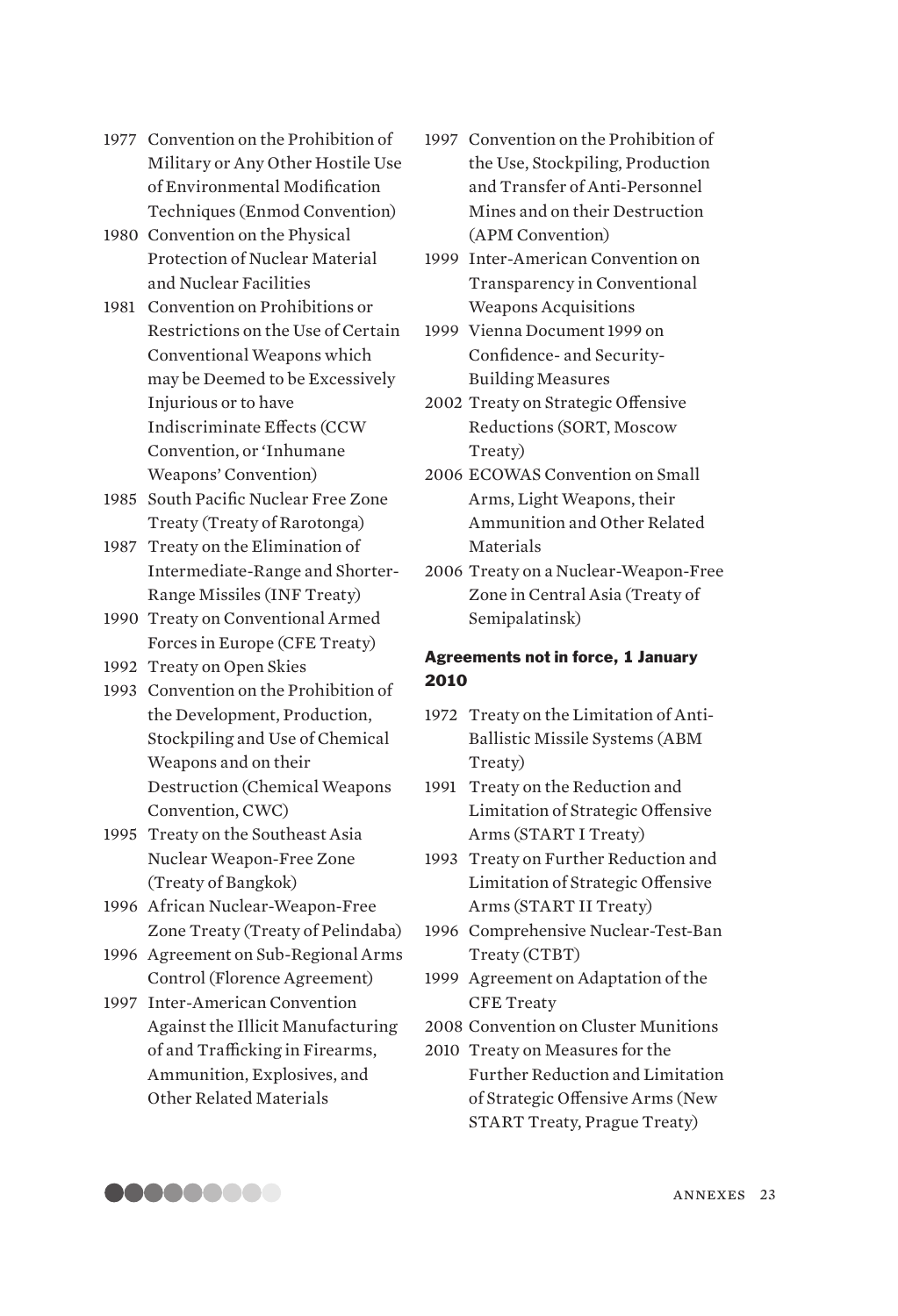## RECENT SIPRI PUBLICATIONS

#### China and Nuclear Arms Control: Current Positions and Future Policies

SIPRI Insights on Peace and Security no. 2010/4 By Bates Gill SIPRI, April 2010

#### End-user Certificates: Improving Standards to Prevent Diversion

SIPRI Insights on Peace and Security no. 2010/3 By Mark Bromley and Hugh Griffiths SIPRI, March 2010

#### China Prepares for an Ice-free Arctic

SIPRI Insights on Peace and Security no. 2010/2 By Linda Jakobson SIPRI, March 2010

#### Demilitarizing mining areas in the Democratic Republic of the Congo: the case of northern Katanga Province

SIPRI Insights on Peace and Security no. 2010/1 By Ruben de Koning SIPRI, January 2010

#### China's Expanding Role in Peacekeeping: Prospects and Policy Implications

SIPRI Policy Paper no. 25 By Bates Gill and Chin-hao Huang SIPRI, November 2009

#### Handbook of Applied Biosecurity for Life Science Laboratories

By Peter Clevestig SIPRI, June 2009

#### Air Transport and Destabilizing Commodity Flows

By Hugh Griffiths and Mark Bromley SIPRI Policy Paper no. 24 SIPRI, May 2009

#### Enforcing European Union Law on Exports of Dual-Use Goods

SIPRI Research Report No. 24 By Anna Wetter Oxford University Press, 2009

Information on all SIPRI publications is available at <http://books.sipri.org/>.

24 sipri yearbook 2010, summary

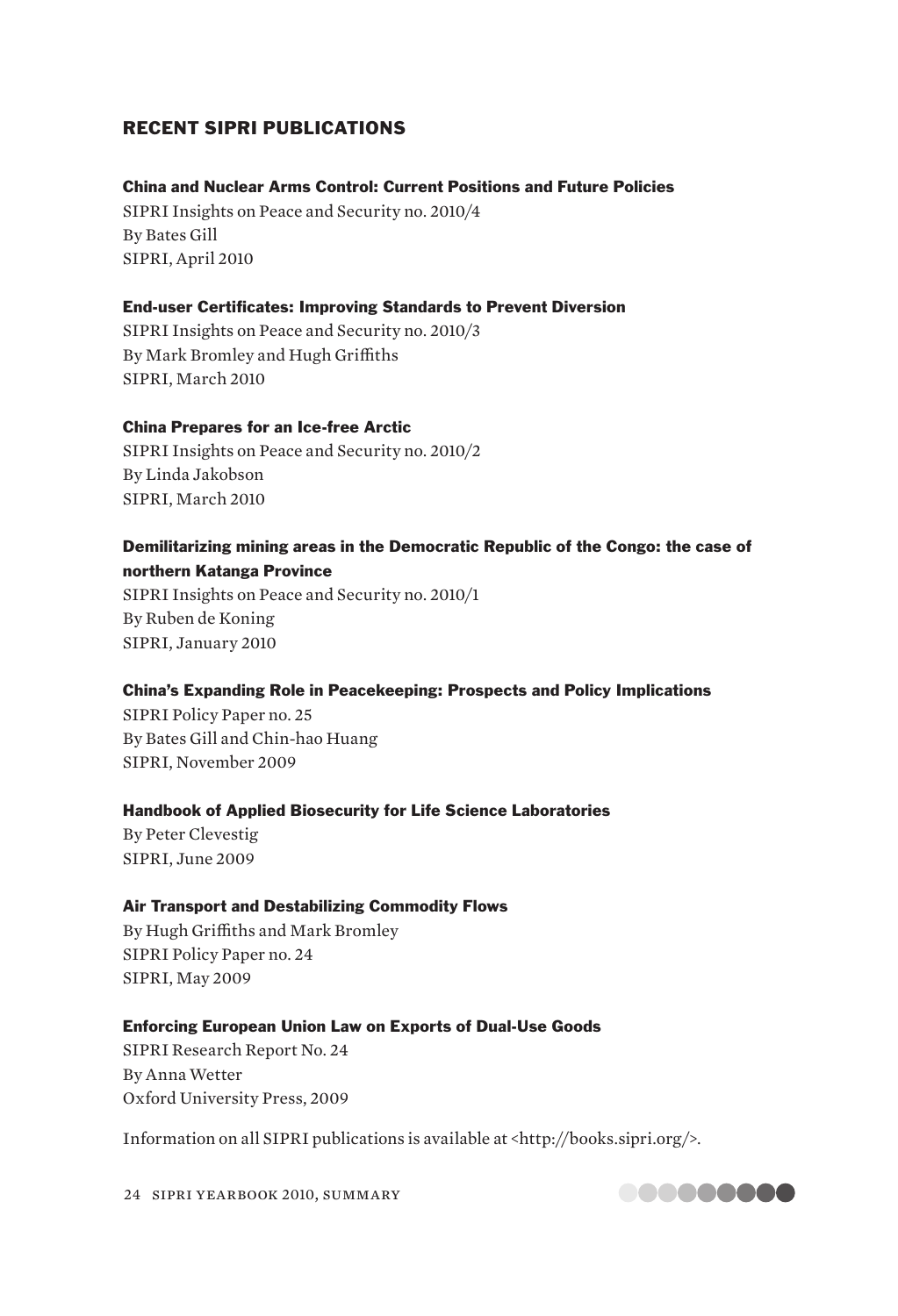## HOW TO ORDER

#### SIPRI Yearbook 2010: Armaments, Disarmament and International Security

Published in July 2010 by Oxford University Press on behalf of Stockholm International Peace Research Institute

ISBN 978-0-19-958112-2, hardback, 580 pp., £100/\$185

Purchasers of the print edition will also be able to access the Yearbook online.

*SIPRI Yearbook 2010* can be ordered from book shops, from most online booksellers or directly from Oxford University Press

| <b>Online orders</b>    | OUP UK: <http: www.oup.co.uk=""></http:><br>OUP USA: <http: us="" www.oup.com=""></http:> |
|-------------------------|-------------------------------------------------------------------------------------------|
| <b>Telephone orders</b> | OUP UK: +44 1536-741 017<br>$OUP$ USA: $+1800 - 4517556$                                  |
| <b>Fax orders</b>       | OUP UK: $+44$ 1536-454 518<br>OUP USA: +1 919-677 1303                                    |
| <b>Email orders</b>     | OUP UK: book.orders@oup.co.uk<br>OUP USA: customers@oup-usa.org                           |

Further details are available at <http://www.sipri.org/yearbook/>

#### **Translations**

*SIPRI Yearbook 2010* will be translated into

- Arabic by the Centre for Arab Unity Studies (CAUS), Beirut, <http://www.caus.org.lb/>
- Chinese by the China Arms Control And Disarmament Association (CACDA), Beijing, <http://www.cacda.org.cn/>
- Russian by the Institute of World Economy and International Relations (IMEMO), Moscow, <http://www.imemo.ru/>
- Ukrainian by the Ukrainian Centre for Economic and Political Studies (UCEPS, Razumkov Centre), Kyiv, <http://www.uceps.org/>

Please contact these organizations for further details.